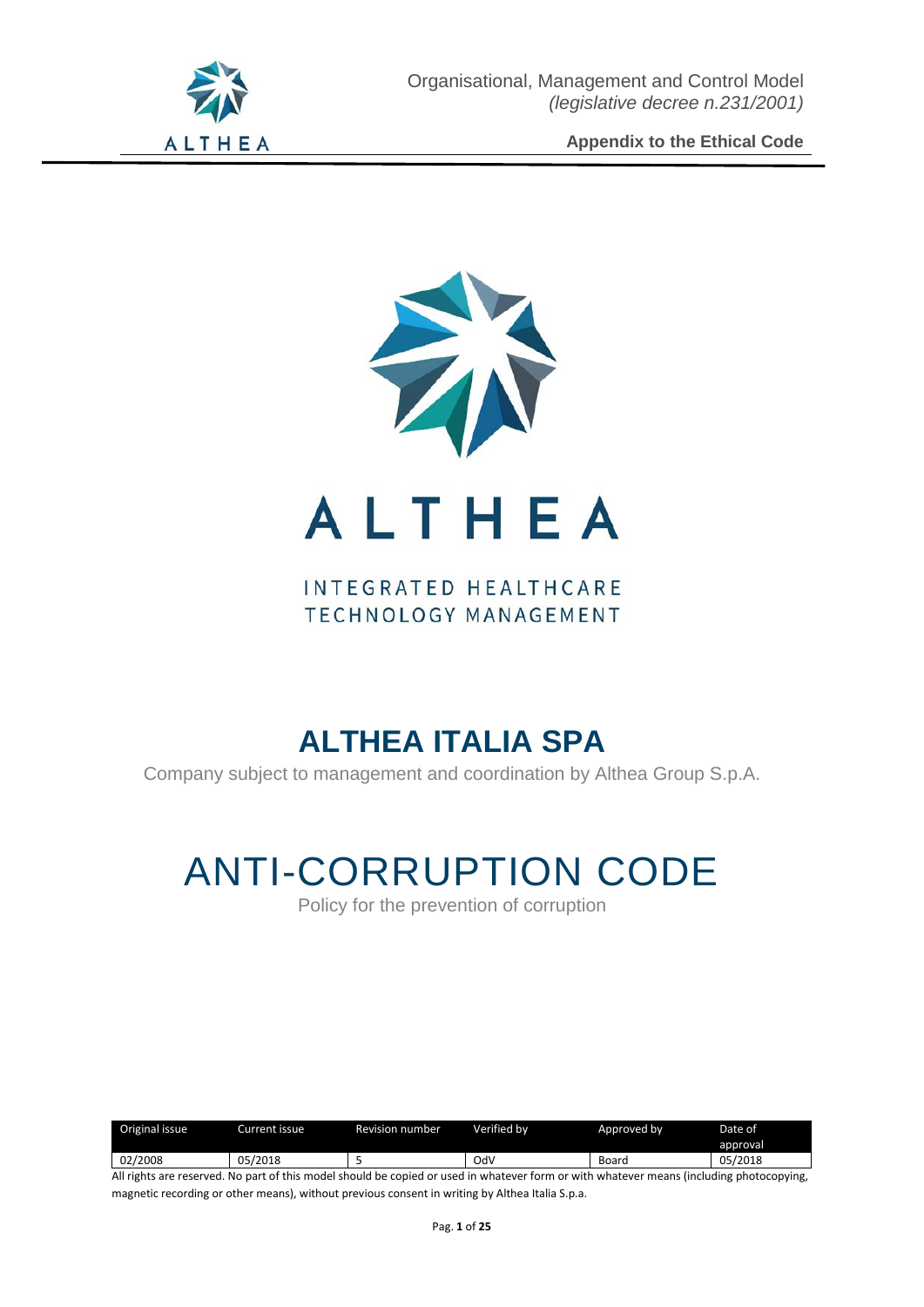

# Summary

| Original issue | Current issue | <b>Revision number</b> | Verified by | Approved by | Date of  |
|----------------|---------------|------------------------|-------------|-------------|----------|
|                |               |                        |             |             | approval |
| 02/2008        | 05/2018       |                        | OdV         | Board       | 05/2018  |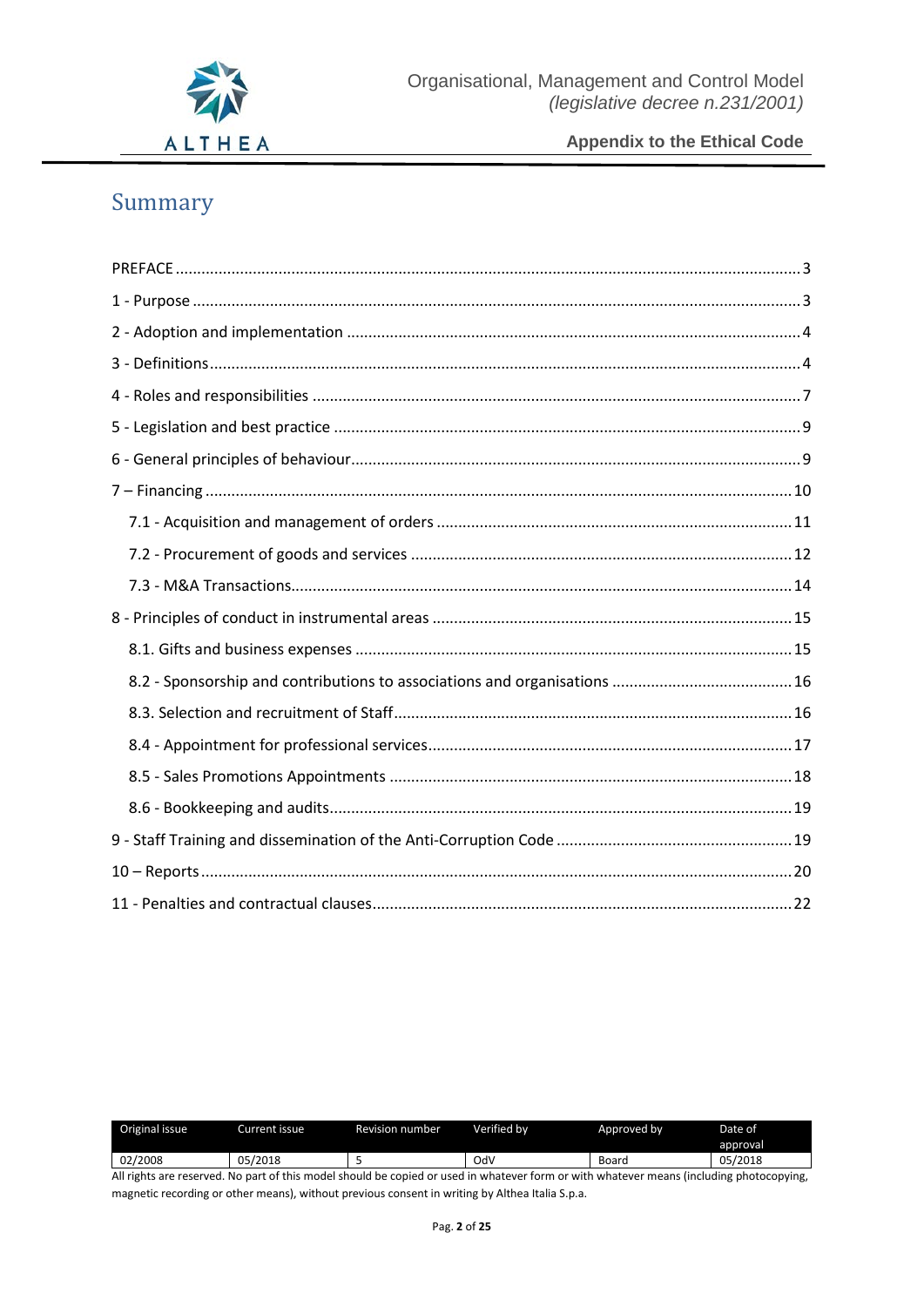

# <span id="page-2-0"></span>PREFACE

**Althea Italia Spa** in the carrying out its business activities, is committed to fight against corruption and to prevent the risk of illegal practices at all work levels and in any geographical area, by disseminating and promoting ethical values and principles, as well as by the implementation of rules of conduct and effective control processes, in line with the requirements set forth by applicable laws and international best practices. In this context, in the meeting where the Ethical Code was adopted, the Council of Administration also approved all its extensions, including any updates in response to changes in the law. This Anti-Corruption Code is one such extension, whose aim is to strengthen preventative controls and to counter the possibility of corruption.

# <span id="page-2-1"></span>1 - Purpose

**Althea Italia Spa** is an organisation that operates within the area of management and maintenance of medical devices and of general clinical engineering services. Due to its profile and operations on a global level, specific compliance checks were developed with the aim of preventing the risk of unlawful conduct when carrying out activities which are more susceptible to the risk of corruption, in interacting with public administration and private individuals. To this end the Company Board chose to entrust a leading consulting firm with carrying out a thorough Audit of its core business, so as to identify measures and actions that may raise even higher the ethical principles and standards to which to comply. Such action, taking into account the typology and size of target market as well as the technological and industrial profile of the operations, identified a series of recommendations and suggestions to ensure that new ethical principles and standards be implemented with maximum effectiveness.

In accordance with the Recommendations issued, **Althea Italia Spa** has developed the Anti-Corruption Code, which unifies and integrates the rules for preventing and fighting against corruption and is an integrated and consistent system of principles of integrity and transparency whose purpose is to prevent and fight against the risks of illegal practices in the conduct of its business activities.

| Original issue | Current issue | <b>Revision number</b> | Verified bv | Approved by | Date of  |
|----------------|---------------|------------------------|-------------|-------------|----------|
|                |               |                        |             |             | approval |
| 02/2008        | 05/2018       |                        | OdV         | Board       | 05/2018  |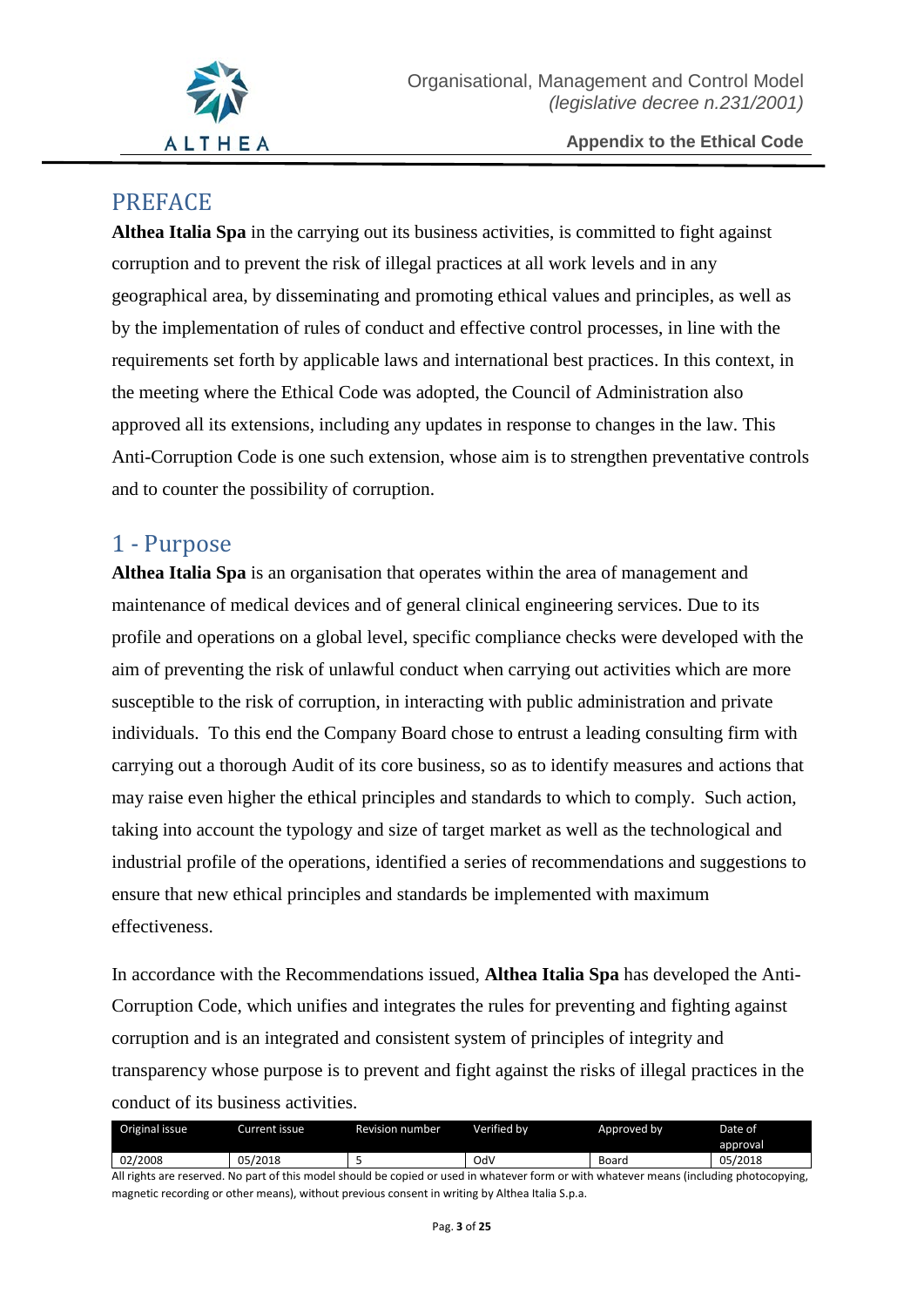

Moreover, a series of procedures and regulations applicable to the prevention of corruption to which the entire organization must comply, have been implemented.

# <span id="page-3-0"></span>2 - Adoption and implementation

The Anti-Corruption Code is applicable, with immediate effect, to all the recipients indicated hereunder.

Where present, the Governing Bodies of any Entity related to the Group controlled directly by **Althea Italia Spa** shall adopt this Anti-Corruption Code.

**Althea Italia Spa**, and where present, the subsidiary companies shall endeavour to facilitate the transposition of the provisions of this Anti-Corruption Code by those companies where they have non-controlling equity investments (including the Joint Ventures, Temporary Joint Ventures, Temporary Groupings of Companies howsoever incorporated).

# <span id="page-3-1"></span>3 - Definitions

For the purpose of this Anti-Corruption Code, the terms listed herein shall be taken to have the following meaning.

**Code**: the Anti-Corruption Code adopted by **Althea Italia Spa** and extended to apply to the Subsidiary Companies, pursuant to Article 2359 of the Italian Civil Code. This Code should be considered as integral and substantial part of the current Ethical Code.

**Reporting Committee**: the Committee established after online training, made up of Managers of the organisational units for Law, Corporate Affairs and Compliance, Group Internal Audit, Human Resources and Organisation, Security, Administration, Finance and Control. It is responsible for managing the preliminary investigation and reporting phases of any information received (even anonymously) in accordance with the protocols of the current organisational model pursuant to Legislative Decree 231/2001.

| Original issue | Current issue | <b>Revision number</b> | Verified bv | Approved by | Date of  |
|----------------|---------------|------------------------|-------------|-------------|----------|
|                |               |                        |             |             | approval |
| 02/2008        | 05/2018       |                        | OdV         | Board       | 05/2018  |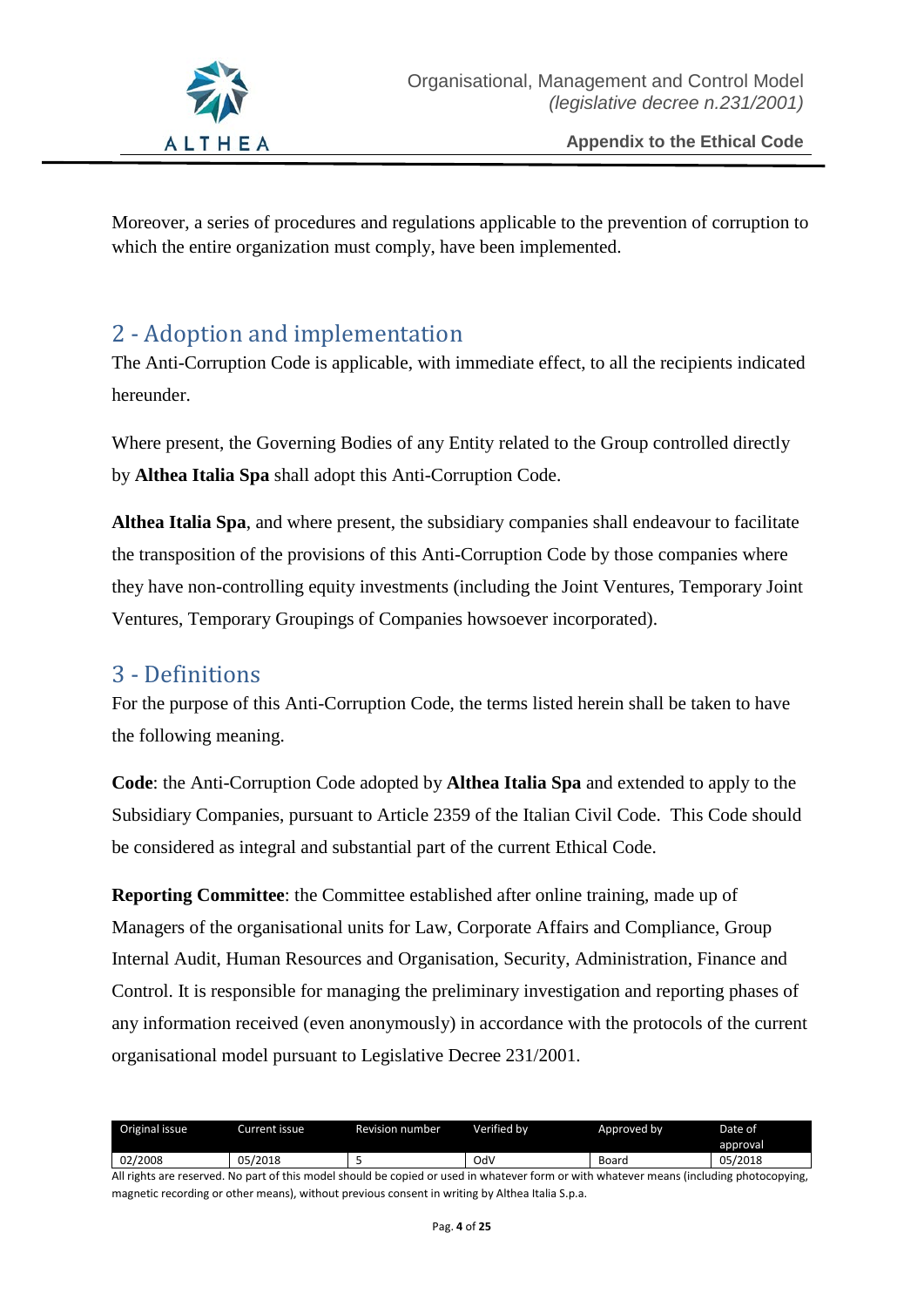**Corruption:** Anyone who provides, promises, receives or gives utilities and/or undue remunerations, directly or indirectly for personal advantage or to the advantage of **Althea Italia Spa** or others, whilst carrying out activities directly or indirectly on behalf or in the interest of **Althea Italia Spa**. **For the purpose of this Code, no distinction is made between "corruption against public administration" and "corruption of individuals".**

**Recipients:** the members of the Boards of Directors and Statutory Auditors (or the administrative and regulatory bodies), including employees and those who collaborate in any capacity with **Althea Italia Spa** and group companies, and also those who maintain contractual relationships, whether paid or unpaid, with **Althea Italia Spa** or with the group companies.

**Althea Italia Spa**: the company responsible for the adoption of this Code.

**Supplier**: the natural or legal person who supplies **Althea Italia Spa** or a Group company with goods or services.

**Group Company or Group: Althea Italia Spa,** and any company that **Althea Italia Spa** has control over, pursuant to section 2359 of the Italian Civil Code, where any exist.

**Positions of trade promotion**: the agreements aimed at supporting the activities of **Althea Italia Spa** or of a Group company in assessing the market conditions and opportunities in the areas where the Group operates or aimed at assisting **Althea Italia Spa** or a Group Company during the drafting phase of the proposal.

**Joint Ventures, Temporary Joint Ventures, Temporary Groupings of Companies:**  contractual agreement for a stable collaboration pursuant to which **Althea Italia Spa** or a Group Company undertakes to carry out economic activities with a third party (Partner) under joint control.

**Anti-Corruption legislation**: the provisions of applicable laws of the organisations to which each Group company belongs, in particular with reference to the Italian Legislative Decree 231/2001, to the Bribery Act (2010), the Foreign Corrupt Practices Act (1977), the

| $\frac{1}{2}$ $\frac{1}{2}$ $\frac{1}{2}$ $\frac{1}{2}$ $\frac{1}{2}$ $\frac{1}{2}$ $\frac{1}{2}$ $\frac{1}{2}$ $\frac{1}{2}$ $\frac{1}{2}$ $\frac{1}{2}$ $\frac{1}{2}$ $\frac{1}{2}$ $\frac{1}{2}$ $\frac{1}{2}$ $\frac{1}{2}$ $\frac{1}{2}$ $\frac{1}{2}$ $\frac{1}{2}$ $\frac{1}{2}$ $\frac{1}{2}$ $\frac{1}{2}$ |               |                 |             |             |          |  |
|---------------------------------------------------------------------------------------------------------------------------------------------------------------------------------------------------------------------------------------------------------------------------------------------------------------------|---------------|-----------------|-------------|-------------|----------|--|
| Original issue                                                                                                                                                                                                                                                                                                      | Current issue | Revision number | Verified by | Approved by | Date of  |  |
|                                                                                                                                                                                                                                                                                                                     |               |                 |             |             | approval |  |
| 02/2008                                                                                                                                                                                                                                                                                                             | 05/2018       |                 | OdV         | Board       | 05/2018  |  |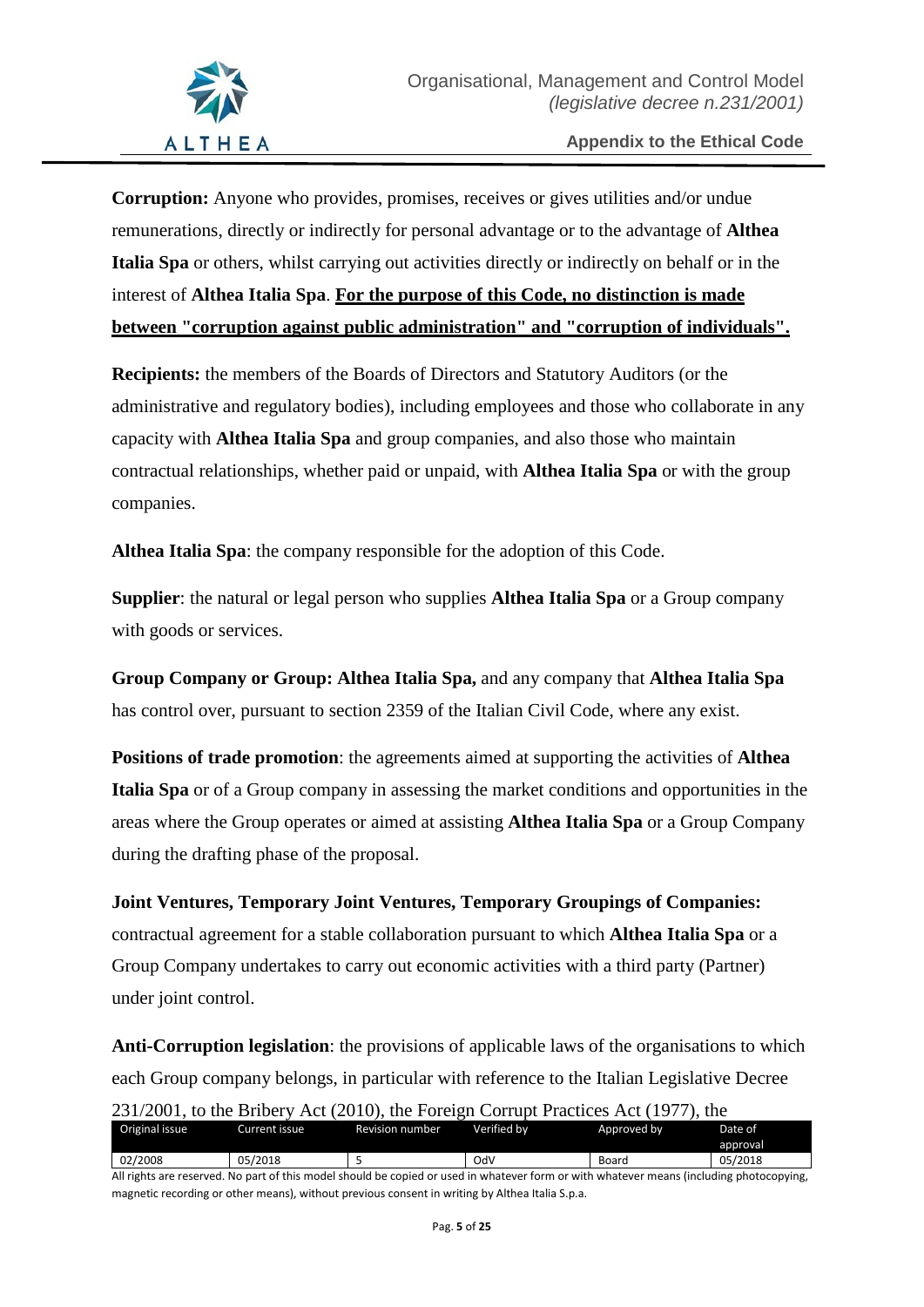Organisation for Economic Co-operation and Development (OECD) on combating the bribery of foreign public officials in international business transactions (1997), the United Nations Conventions against corruption (Resolution of the General Assembly No.58/4 of 31st October 2003), and the applicable Conventions of the Council of Europe (Civil and Criminal Law Conventions on Corruption - 1999).

**Gift**: a good of low commercial value, given or received.

**Merging and Acquisition (M&A)**: the operations carried out by **Althea Italia Spa** and by Group companies involving acquisitions, transfers, mergers, spin-offs, transfers of companies or business units, strategic alliances and partnerships.

**Co-ordination and Consultation Body for the Prevention of Corruption**: the powers are conferred upon the Body by the Supervisory Board pursuant to Legislative Decree 23/01 of **Althea Italia Spa**, who within the first three financial years will ensure the participation of at least three further members: one belonging to the Board of Statutory Auditors, one belonging to the Company's Legal Department and one belonging to the Board of Directors.

**Facilitation Payments**: any undue payments made, even indirectly, in order to encourage services, even if due, from the Public Administration.

**Althea Italia Spa Personnel**: the employees of **Althea Italia Spa** of group companies (directors, managers, office employees and workers).

**Professional Services**: any activity of assistance or consultancy, however the same is called, consisting of intellectual property services, as set forth by section 2230 of the Italian Civil Code, by persons who are registered or otherwise with a professional register.

**Commercial Promoters:** those who provide services of commercial promotion on behalf of a Group company.

**Public Administration**: a national, supranational or foreign authority having public functions and authoritative powers, even if the same acts through instruments of private law

| Original issue | Current issue i | <b>Revision number</b> | Verified bv | Approved by | Date of  |
|----------------|-----------------|------------------------|-------------|-------------|----------|
|                |                 |                        |             |             | approval |
| 02/2008        | 05/2018         |                        | OdV         | Board       | 05/2018  |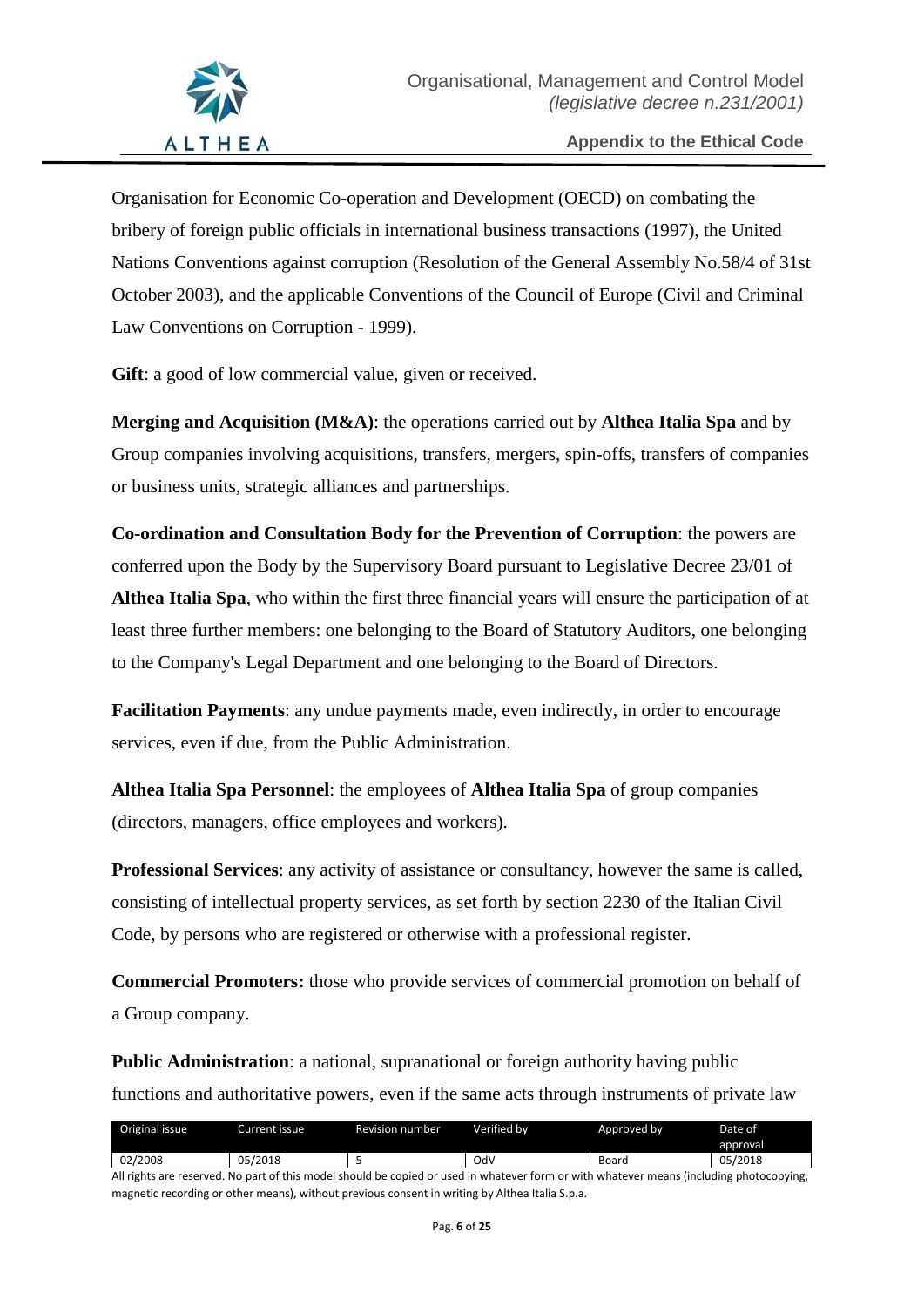

**Company Protocols**: Guidelines, Directives, Procedures, Policies, Manuals and the Operating Instructions of **Althea Italia Spa** and group companies, where present.

**Group companies**: the companies directly or indirectly controlled by **Althea Italia Spa** pursuant to Article 2359 of the Italian Civil Code.

# <span id="page-6-0"></span>4 - Roles and responsibilities

All companies directly controlled by **Althea Italia Spa** in accordance with Article 2359 of the Italian Civil Code shall promptly notify the Co-ordination and Consultation Body for the Prevention of Corruption, that the Code has been duly adopted by its respective subsidiaries, in order to allow the aforementioned Body to appreciate the degree of its implementation within the Group.

The Board of Directors, with the minutes of the Board of Directors, took note of the appointment as Head of the Compliance Function for the Prevention of Corruption in the person of Avv. Mascia Fumini, former member of the Supervisory Board of Althea Italia Spa. As part of her duties, she will have to:

- Supervise the organization and implementation by the organization of the management system for the prevention of corruption;

- Provide advice and guidance to staff on the management system for corruption prevention and corruption issues;

- Ensure that the management system for the prevention of corruption complies with the requirements of ISO 37001: 2016

- Periodically report on the performance of the management system for the prevention of corruption to the governing body and the Top Management and to other functions, in the appropriate manner;

within the scope of its functions, the Board of Directors has granted all the appropriate authorities and independence in order to operate in complete autonomy and without

| Original issue | urrent issue i | Revision number | Verified bv | Approved by | Date of  |
|----------------|----------------|-----------------|-------------|-------------|----------|
|                |                |                 |             |             | approval |
| 02/2008        | 05/2018        |                 | OdV         | Board       | 05/2018  |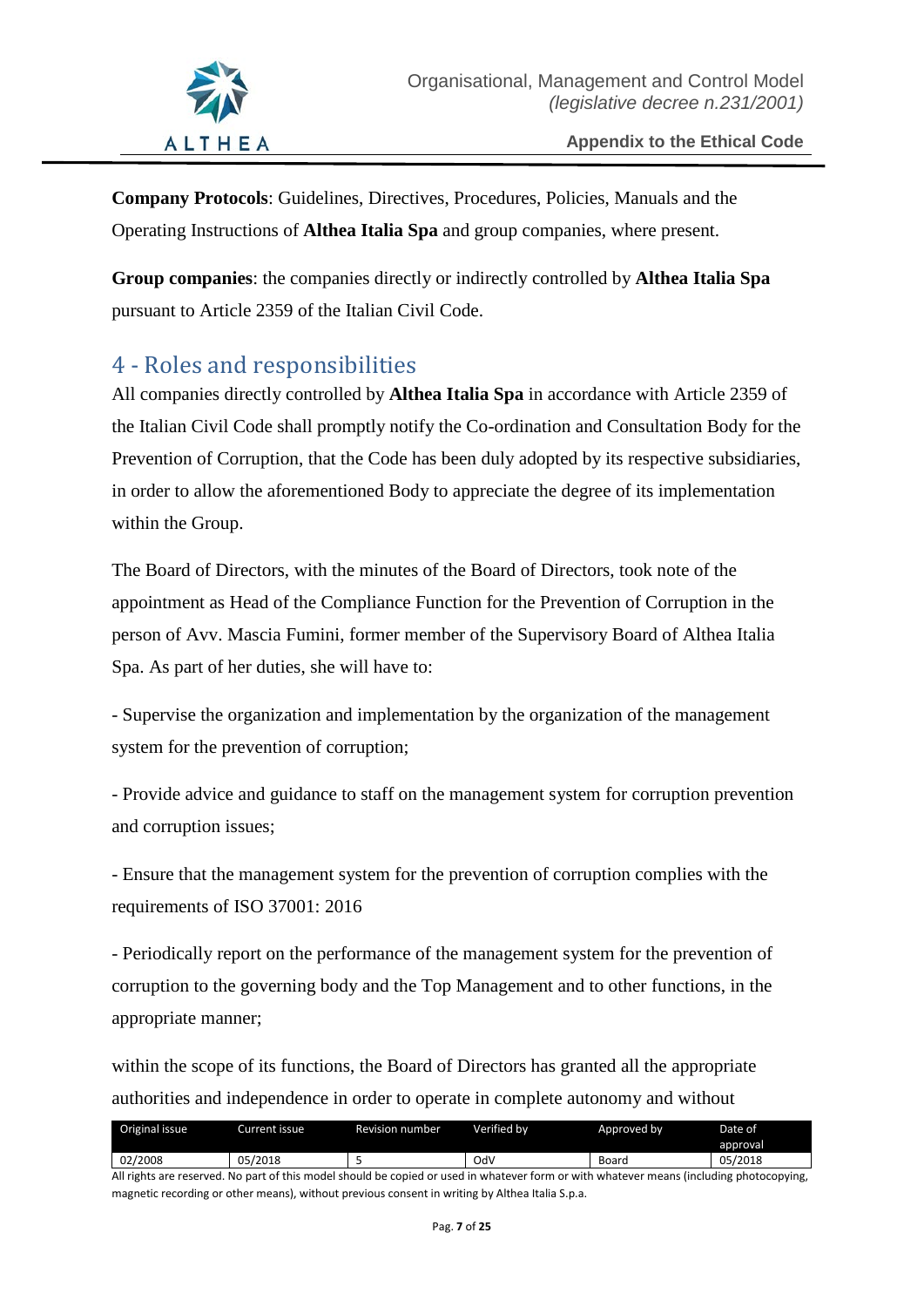constraints, including financial, for the performance of its activities and may have direct and timely access to the governing body and to the Top Management in the event that any problem and/or suspicion needs to be raised in relation to acts of corruption or to the management system for the prevention of corruption.

The monitoring of effective implementation of the Code is delegated by the Co-ordination and Consultation Body for the Prevention of Corruption, to the Supervisory Board, established pursuant to Legislative Decree no. 231 of 2001, who through audit will verify compliance with the Code and will supply reports at least six monthly to the Co-ordination and Consultation Body for the Prevention of Corruption. The Co-ordination and Consultation Body for the Prevention of Corruption shall periodically revise the Code on the basis of what is revealed by the aforementioned auditing activities and shall make recommendations to **Althea Italia Spa**'s Board of Directors regarding any updates or amendments, with particular focus on the development of new emerging best practice and of the regulatory framework, or should any criticalities present themselves. It is made clear that subsequent amendments and additions to the Code are the competence of the Board of Directors of **Althea Italia Spa**, except for those formal amendments and additions that shall be undertaken by the Coordination and Consultation Body for the Prevention of Corruption, with the assistance of the organisational units of Law, Corporate Affairs and Compliance and Group Internal Audit.

All company protocols adopted – both currently and in future – by **Althea Italia Spa** in order to prevent the risk of Corruption, will be understood to be integral part of the Code.

The Supervisory Body shall write a report twice yearly, summarising its activities and the progress made on the Action Plans regarding reports of behaviours which may be significant for the purpose of the risk of Corruption - for the bodies and social institutions of **Althea Italia Spa** and of each Group Company. This report will also be brought to the attention of the Co-ordination and Consultation Body for the Prevention of Corruption.

| Original issue | Current issue | <b>Revision number</b> | Verified bv | Approved by | Date of  |
|----------------|---------------|------------------------|-------------|-------------|----------|
|                |               |                        |             |             | approval |
| 02/2008        | 05/2018       |                        | OdV         | Board       | 05/2018  |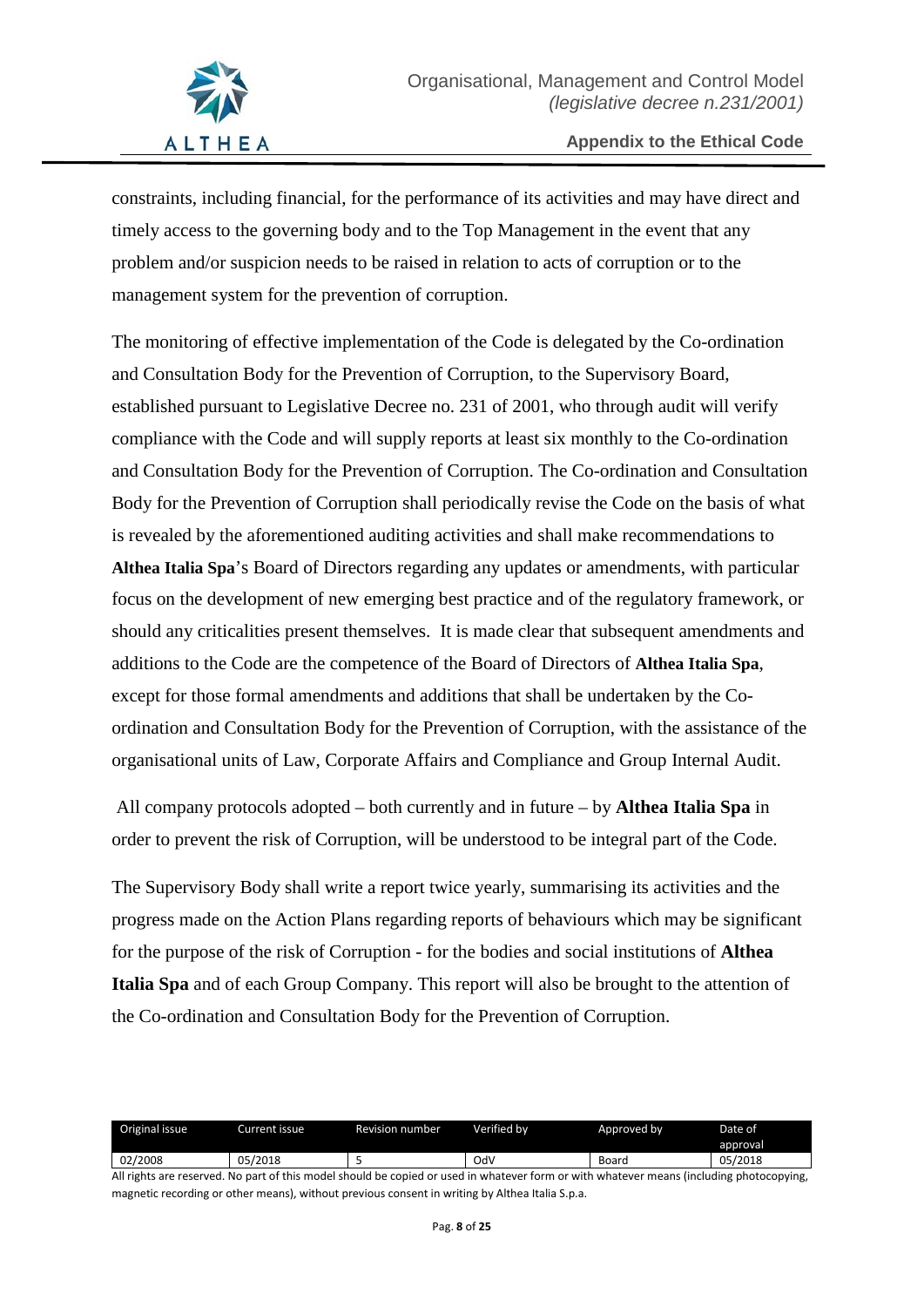# <span id="page-8-0"></span>5 - Legislation and best practice

The Code is inspired by, and should be interpreted on the basis of, principles expressed by the following:

- Anti-Corruption measures in force in the Countries where **Althea Italia Spa** and the Group companies operate; and in any case:
- current regulations in 'domestic' markets, in particular pursuant to Legislative Decree 231/2001, US Foreign Corrupt Practices Act (1997) and UK Bribery Act (2010).
- Council of Europe Conventions on the topic (Civil and Criminal Law Conventions on Corruption - 1999).
- OECD Convention on the fight against corruption of foreign Public Officers in international economic operations (1997) and UN Convention against corruption (2003).
- Self-regulatory norms adopted by trade associations.
- International best practice.
- ISO 37001:2016

For a complete close examination of anti-corruption regulations, reference should be made to the company repository.

# <span id="page-8-1"></span>6 - General principles of behaviour

For the purpose of respecting this Code, in the three areas most at risk and in the instrumental areas, the following general principles should be observed:

**Segregation of responsibilities**: the tasks, the operational activities and the control functions should be duly segregated, so that those responsible for the operational activity should always be different from those who authorise and control it.

**Signatory powers system**: the signatory powers, formally defined, shall be: (i) connected and coherent with the allocated organisational and managerial responsibilities and exercised within defined value limits. (ii) clarity and simplicity: the tasks and responsibilities of all

| Original issue | Current issue. | Revision number | Verified bv | Approved by | Date of  |
|----------------|----------------|-----------------|-------------|-------------|----------|
|                |                |                 |             |             | approval |
| 02/2008        | 05/2018        |                 | OdV         | Board       | 05/2018  |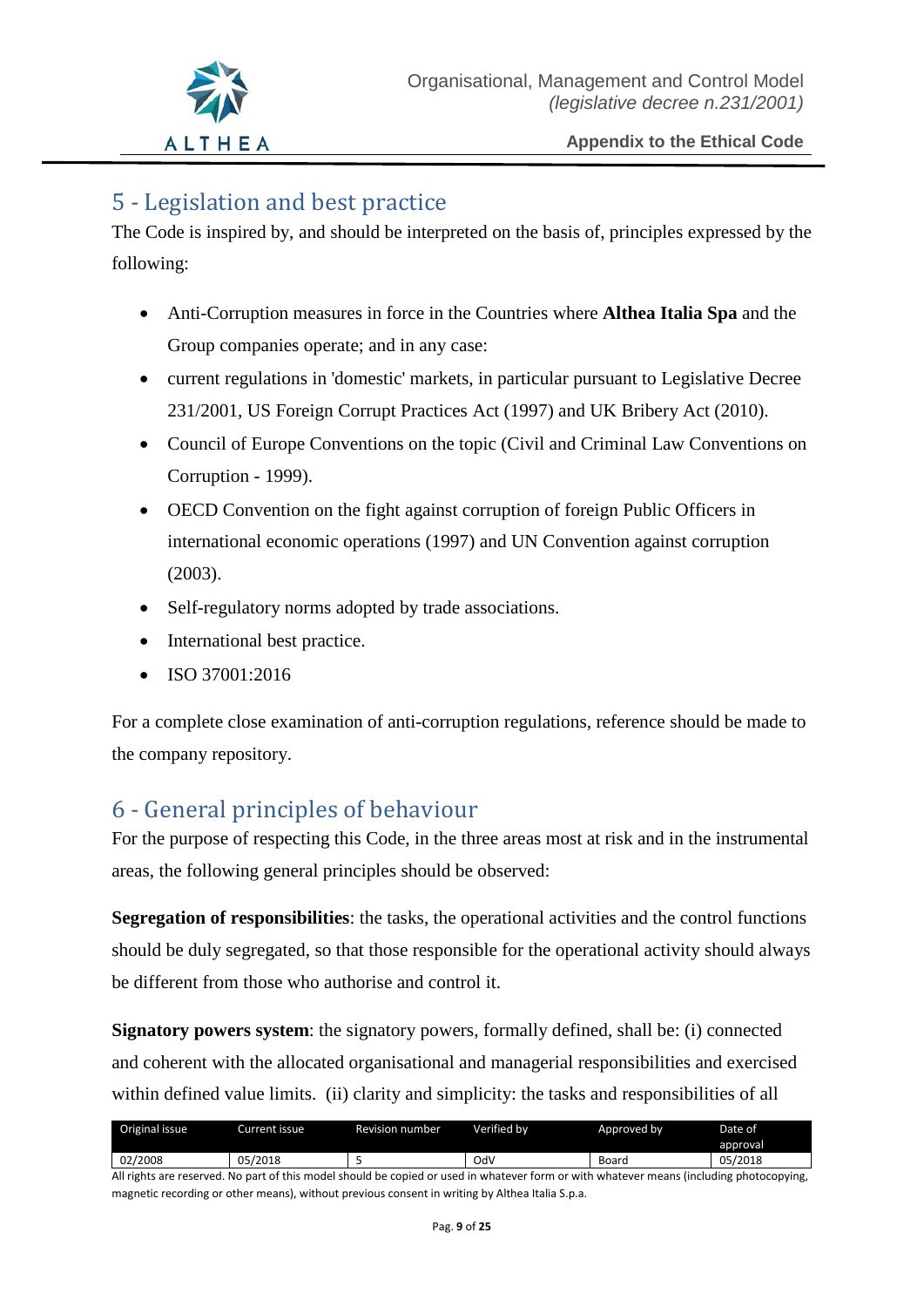individuals involved in company processes, as well as the activities and the relevant controls, shall be clearly defined and shall establish mechanisms of easy implementation.

**Impartiality and absence of conflicts of interest**: Code Addressees shall operate with professionalism, impartiality and in compliance with the Anti-Corruption legislation. Therefore, they are obliged to avoid any situation from which a conflict of interest may arise, which may impact - even potentially - upon their ability to act in the interest of the company and in accordance with the aforementioned legislation.

**Traceability and filing**: all activities - and the relevant checks - must be traceable and auditable ex post, wherever possible, even by means of appropriate documentary/information technology media; the documentation produced must be appropriately filed and stored. In particular, only members of the company bodies of the Group and relevant company structures may engage in relations with the Public Administration and Private Parties. No Addressee may interfere improperly, for example by agreeing, offering or receiving, directly or indirectly, benefits of any kind, in excess of normal business practices or courtesy, or in any case with the intention of obtaining undue preference in the conduct of any business activity, even if such practices are considered to be "customary" in the country in which the Group operates, including facilitating payments.

# <span id="page-9-0"></span>7 – Financing

In the management of financing, the following principles must be complied with:

- Transactions with the institution or financing body must be traceable.
- Documentation relevant to the different phases of application and management of the financing should be complete, accurate and truthful.
- Powers of attorneys issued to sign the financing application and reporting documents forwarded by the financing institute or body must be complied with.
- The execution of the project financed, and compliance of the accounting status with respect to material status of the project should be regularly monitored.
- Proper accounting records should be kept.

|                |                 | $\overline{\phantom{a}}$ |             |             |          |
|----------------|-----------------|--------------------------|-------------|-------------|----------|
| Original issue | Current issue i | <b>Revision number</b>   | Verified bv | Approved by | Date of  |
|                |                 |                          |             |             | approval |
| 02/2008        | 05/2018         |                          | OdV         | Board       | 05/2018  |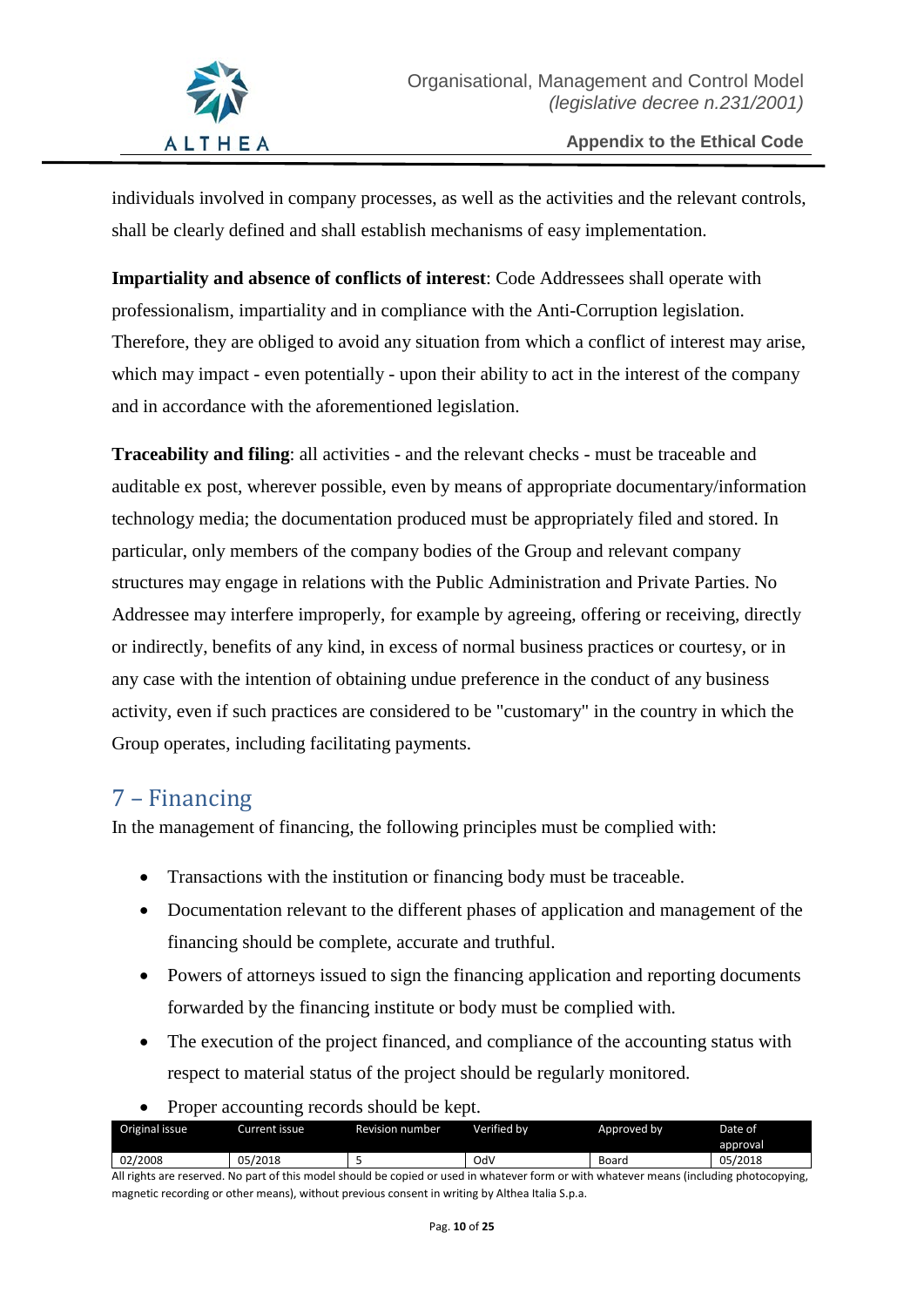

It will occasionally be possible to integrate the list contained in this chapter, on a case-to-case basis.

## <span id="page-10-0"></span>7.1 - Acquisition and management of orders

The following principles should be complied about the acquisition and management of orders, including public orders:

- Examination of the tender and/or request for offers and start-up of bid preparation activities.
- Identification of persons responsible for preparing the proposed bid, the relevant timeframe and the different authorisation stages.
- Identification of the persons authorized to deal with customers, both when preparing the proposed bid and upon submitting it.
- The persons who prepare the offer and those who check it must be different.
- Approval, according to the corporate functions, of the essential specifications (technical, industrial and commercial) and the economic and financial analysis of the proposed bid, collected into a single document.
- The powers of attorneys issued to sign the bid forwarded to the customer and the relevant contract must be complied with.
- Compliance, right from the bid stage, with principles of transparency and objectivity in identifying and selecting subcontractors, if any.

In the acquisition and management of orders, awarded by the Public Administration through tenders by negotiated procedure without prior publication of the tender, the following principles should be complied with:

- Identification of the persons responsible for evaluating whether the conditions of the tender by negotiated procedure apply.
- Examination of the bid invitation and start-up of bid preparation activities.

| Original issue | Current issue | Revision number | Verified bv | Approved by | Date of  |
|----------------|---------------|-----------------|-------------|-------------|----------|
|                |               |                 |             |             | approval |
| 02/2008        | 05/2018       | ٠.              | OdV         | Board       | 05/2018  |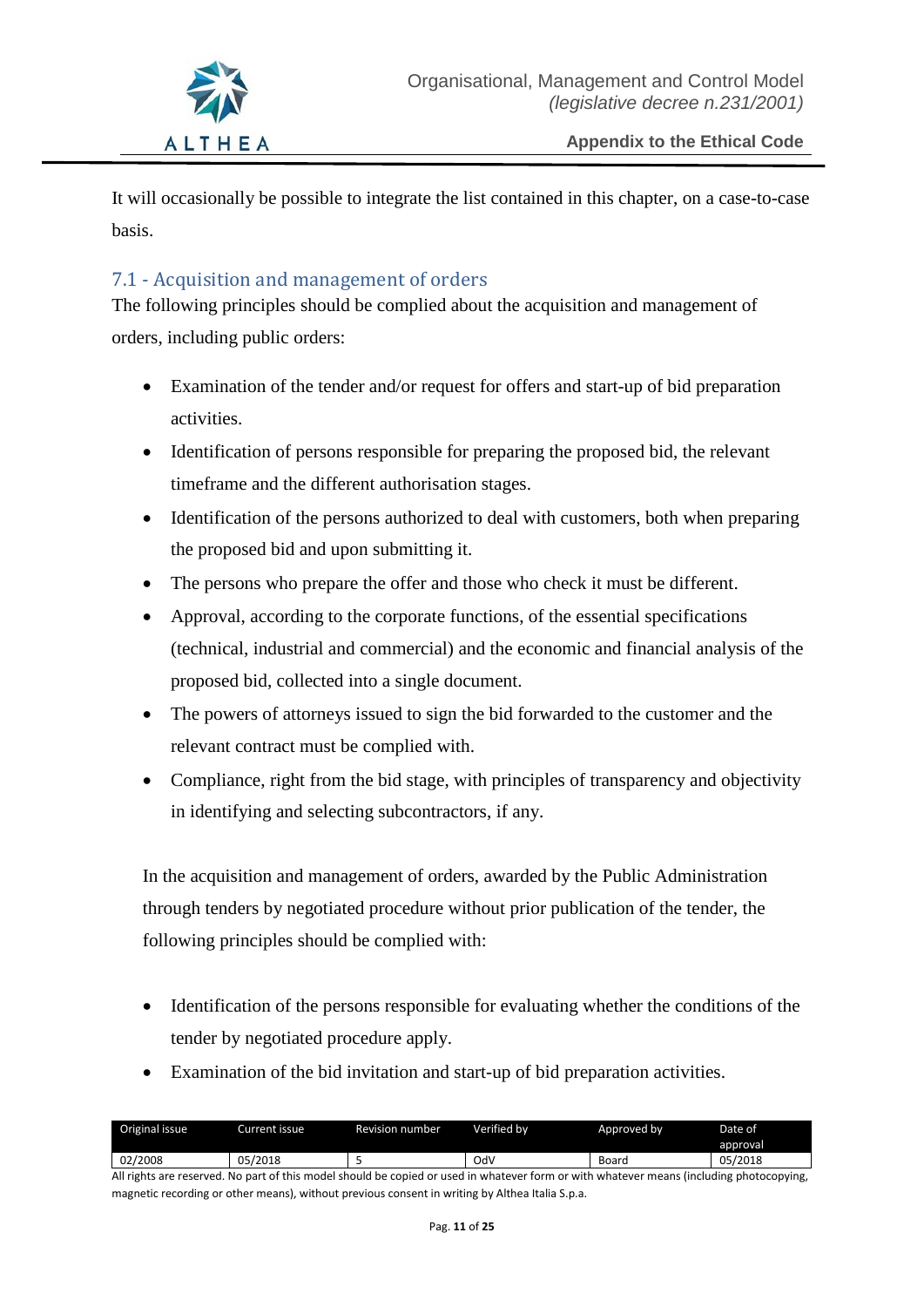- Identification of the persons responsible for preparing the proposed bid, the relevant time-frame and different approval stages and execution of the contract.
- Identification of the persons who are authorised to deal with the Public Administration, both when preparing the proposed bid and upon submittal.
- The persons who prepare the offer and those who check the same must be different.
- Approval, according to the corporate functions, of the essential specifications (technical, industrial and commercial) and the economic and financial analysis of the proposed bid, collated into a single document.
- Compliance of the powers of attorneys issued to sign the bid sent to the Public Administration.
- Approval, according to the corporate functions, of any changes to the proposed bid once it has been negotiated with the Public Administration.
- Compliance with the powers of attorneys issued to sign the contract.
- Compliance, right from the bid stage, with the principles of transparency and objectivity in identifying and selecting subcontractors, if any.
- Periodic monitoring of the proper execution of contracts.
- Identification of the persons responsible for testing activities, in accordance with the contractual provisions and applicable laws.

## <span id="page-11-0"></span>7.2 - Procurement of goods and services

Addressees involved in the various processes of procurement of goods and services must act in accordance with the governance system, the company organization and the internal approval processes of the Group Companies for which they work.

As a rule, it must be ensured that staff covering specific duties involving corporate procurement functions should be rotated. Rotation procedures are found in the staff management system and are aimed at guaranteeing maximum transparency of transactions.

The procurement of goods and services must comply with principles of:

• Cost effectiveness, efficacy, promptness and accuracy.

| Original issue | Current issue . | Revision number. | Verified bv | Approved by | Date of  |
|----------------|-----------------|------------------|-------------|-------------|----------|
|                |                 |                  |             |             | approval |
| 02/2008        | 05/2018         |                  | Od۱         | Board       | 05/2018  |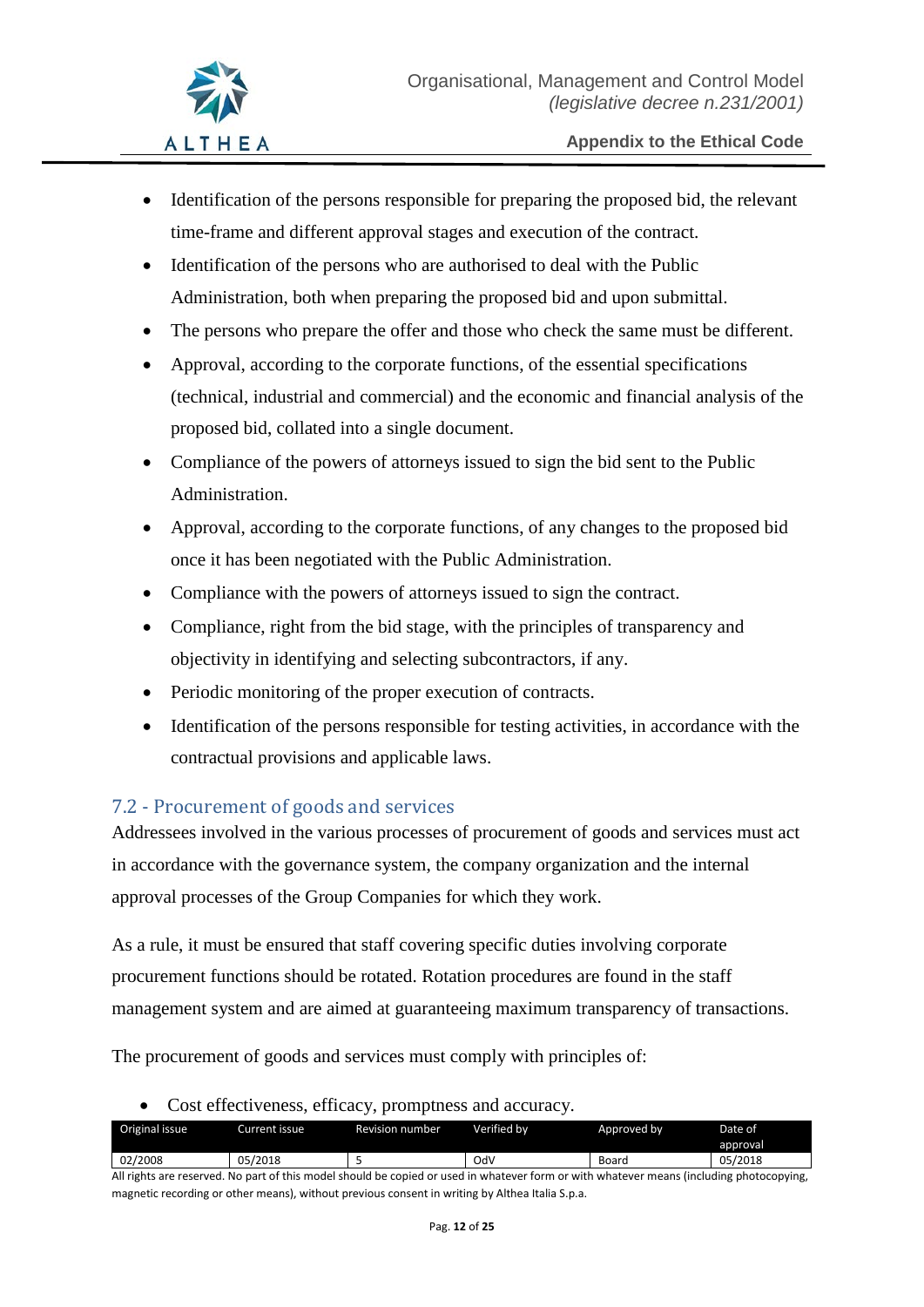- Free competition, equal treatment, non-discrimination, transparency.
- Proportionality and advertising.
- Minimizing risks and maximizing value.

The procedures to select suppliers for works contracts or the supply of goods and services are the following:

- Market research on the good or service to be accessed.
- Evaluation of at least three proposals from three different competitors.
- Evaluation of the competitiveness of the already well-established suppliers in comparison with the findings of the market research carried out.

The purchase of goods and services must comply with the following principles:

- **Qualification of suppliers.**
- Identification of roles, duties and responsibilities of the persons who are responsible for qualifying suppliers.
- The persons who qualify a new supplier, and the persons who carry out analysis and due diligence activities (verification of ethical, financial, technical, workplace health and safety requirements, etc.) prior to qualification, must not be the same.
- The documentation relevant to the qualification process must be fully traceable.
- Periodic monitoring and updating of the qualified suppliers list in order to verify that the qualification requirements still apply.
- Traceability of the assessments and feedback received from those who requested them, with regard to goods or services supplied by qualified suppliers.
- Selection of suppliers.
- Definition, time planning and monitoring and, in compliance with existing powers, approval of the purchasing requirements for goods and services.
- Identification of the criteria (product categories, economic commitment, technical specifications) which necessitate the initiation of tender procedures.

| Original issue | Current issue | Revision number | Verified bv | Approved by | Date of  |
|----------------|---------------|-----------------|-------------|-------------|----------|
|                |               |                 |             |             | approval |
| 02/2008        | 05/2018       |                 | Od\         | Board       | 05/2018  |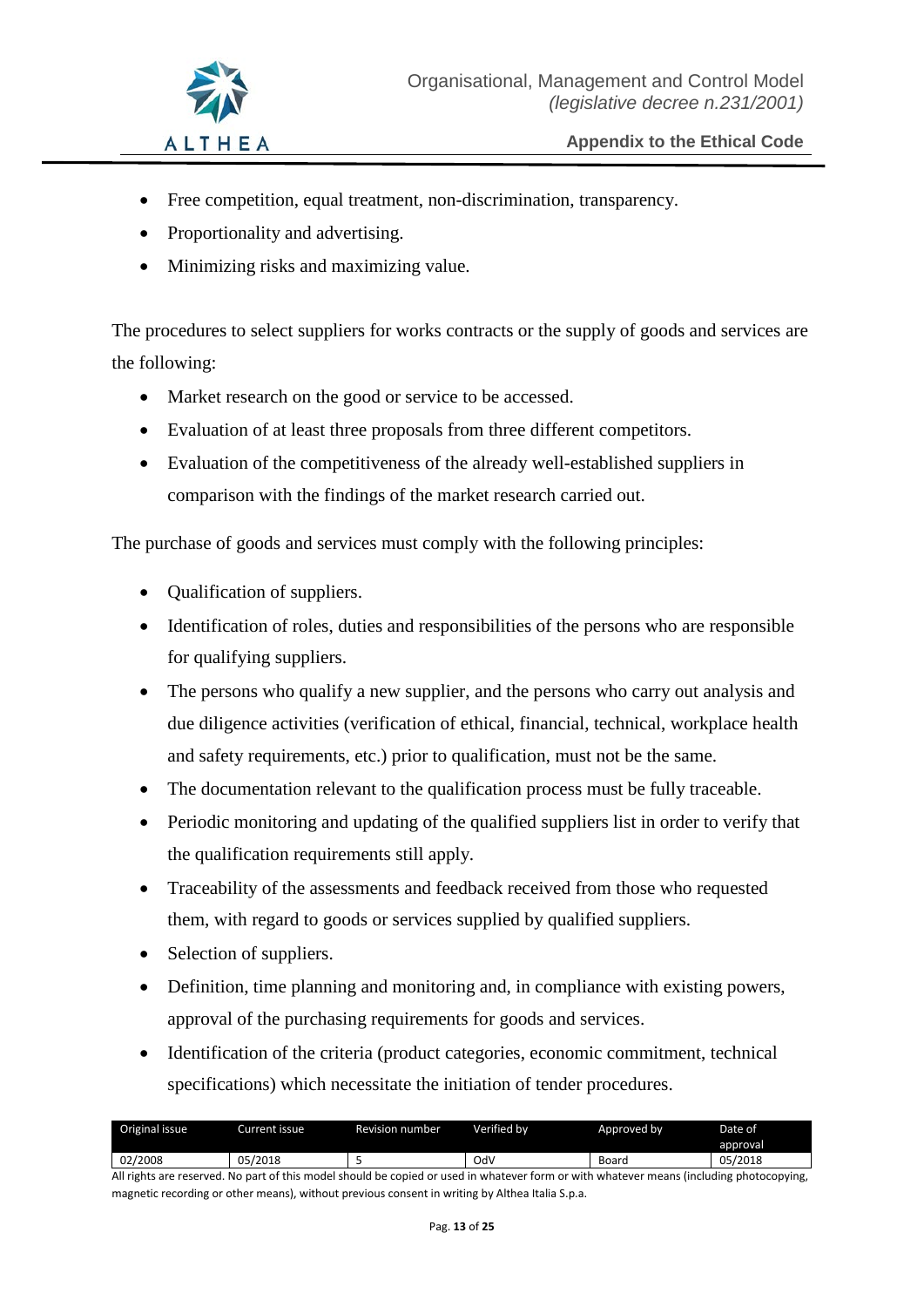- Definition, before the tender, of the criteria to evaluate bids.
- Separation of the functions of the person who makes the technical evaluation, the person who evaluates the prices and the person who awards the tender.
- Compliance with existing powers of attorneys as regards signing of the contact with the supplier selected.
- Definition of persons responsible for, and operating procedures relevant to any renewals or extensions of contracts.
- Traceability of the documentation relating to the supplier selection process.
- Management of the contract with the supplier by entrusting negotiations to personnel different from those requesting goods or services.
- Monitoring the progress of supplier activities
- Verifying that there is consistency between the activities carried out by the supplier and the contractual provisions (acceptance of goods or services).

## <span id="page-13-0"></span>7.3 - M&A Transactions

Any M&A transaction, including any corporate or contractual collaboration under a Joint Venture, must include due diligence of the counterparty in order to verify:

- The identity, reputation, and integrity of the shareholders and directors of the companies involved in the M&A transaction - and in the case of Joint Venture, Temporary Grouping of Companies, Temporary Association of Companies or other form acceptable by law, of the Partner.
- The areas of the company involved in the M&A transaction or Joint Venture, Temporary Grouping of Companies, Temporary Association of Companies or other form acceptable by law, that may be potentially at risk of corruption.
- Whether the companies involved in the M&A transaction or Joint Venture, Temporary Grouping of Companies, Temporary Association of Companies or other form acceptable by law, have an anti-corruption policy.

| Original issue | Current issue I | Revision number | Verified bv | Approved by | Date of  |
|----------------|-----------------|-----------------|-------------|-------------|----------|
|                |                 |                 |             |             | approval |
| 02/2008        | 05/2018         |                 | OdV         | Board       | 05/2018  |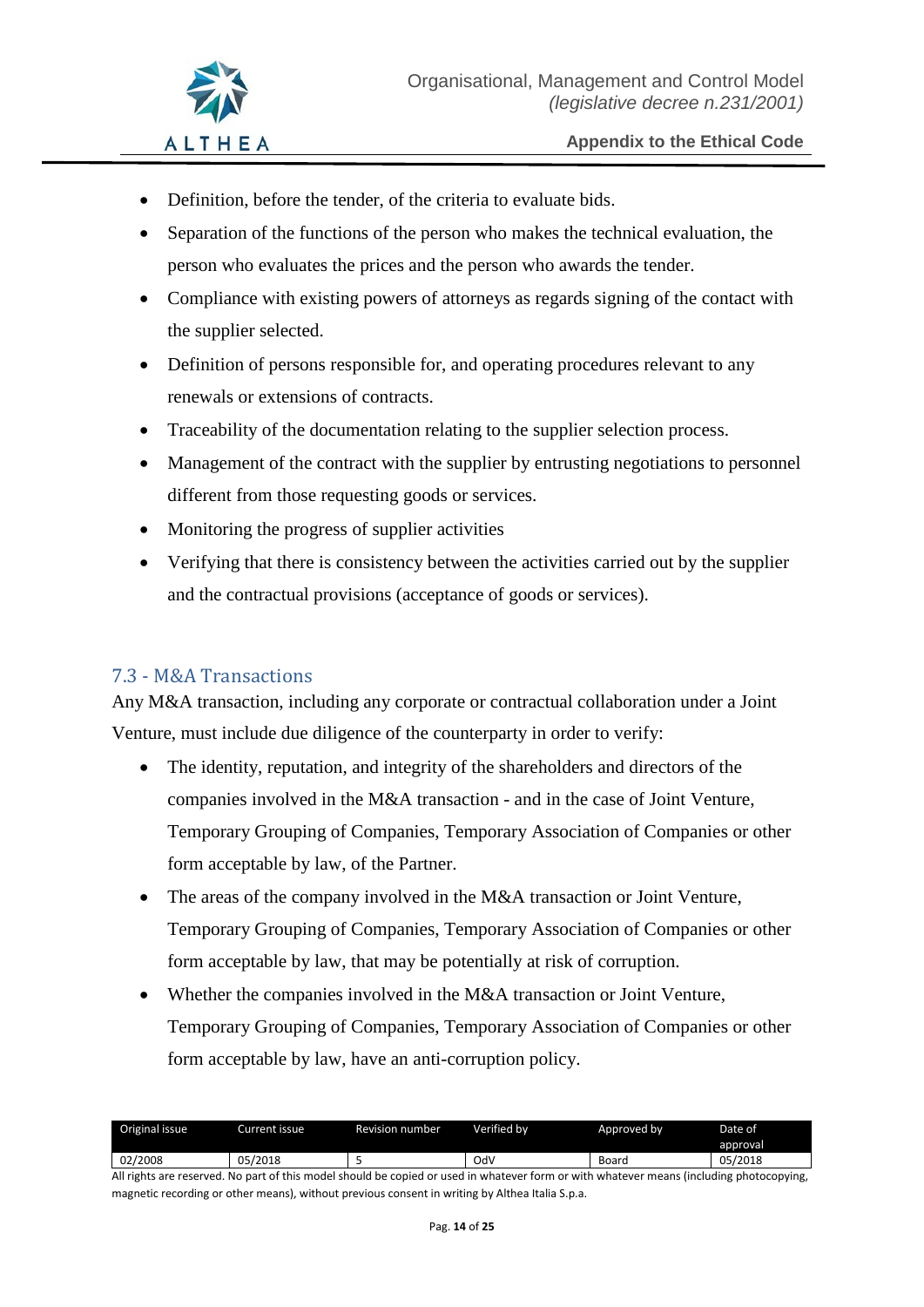• Whether any proceedings, penalties or sentences for breach of the anti-corruption law exist against the company involved in the M&A transaction and, in the case of a Joint Venture, Temporary Grouping of Companies, Temporary Association of Companies or other form acceptable by law, against the Partner, shareholders, directors or the management thereof.

Moreover, following the M&A transaction, any company that has been the subject of an acquisition, merger and conferment must comply with the provisions of the Code. In particular, Joint Ventures, **Althea Italia Spa**, Group Companies and their representatives, will endeavour not only to ensure the provisions of the Code be accepted by the Joint Venture, Temporary Grouping of Companies, Temporary Association of Companies or other form acceptable by law, in order to prevent any conduct that might constitute a breach of the Anti-corruption law, but also to make provision for **Althea Italia Spa**, and the Group Companies to have the authority to carry out specific anti-corruption checks, as part of the activities relevant to the Joint Venture.

# <span id="page-14-0"></span>8 - Principles of conduct in instrumental areas

The following is a detailed examination of areas that may be conducive to Corruption risks.

## <span id="page-14-1"></span>8.1. Gifts and business expenses

Any gift and business expense should:

- Be made or received in good faith and in connection with legitimate business purposes.
- Not consist of a cash payment.
- Not intend to exercise undue influence or create any expectation of reciprocity.
- Be reasonable, so as to avoid being interpreted as aiming to obtain preferential treatment.
- Be aimed at beneficiaries whose tasks are related to company operations, and who comply with generally accepted requirements of reputation and trustworthiness.

| Original issue | Current issue | Revision number | Verified bv | Approved by | Date of  |
|----------------|---------------|-----------------|-------------|-------------|----------|
|                |               |                 |             |             | approval |
| 02/2008        | 05/2018       |                 | Od۱         | Board       | 05/2018  |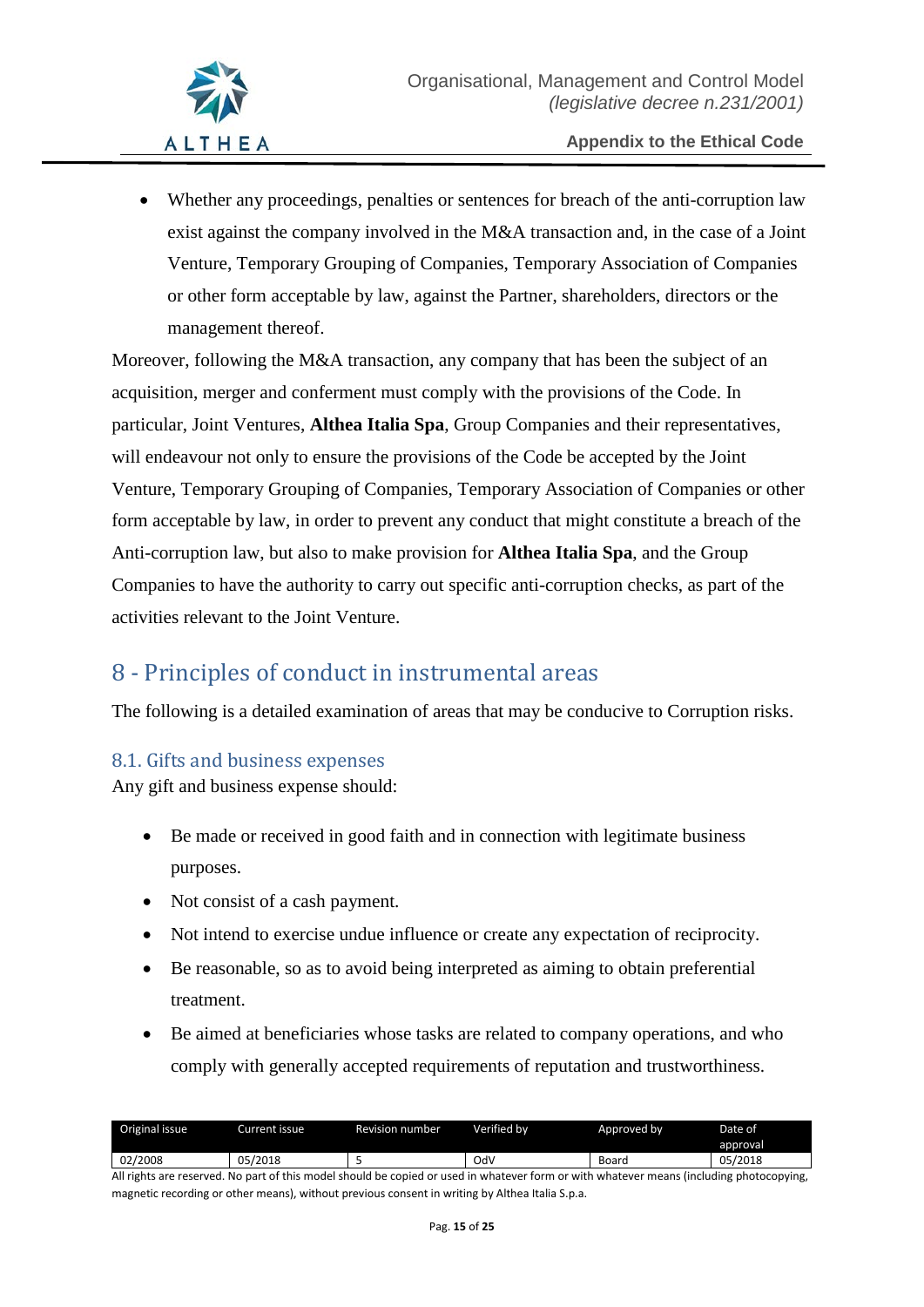- Take into account the beneficiary's profile with regard to custom in professional or institutional relations.
- Be provided for in specific company policies (for example gift catalogue, facilities agreed upon).
- Conform with generally accepted standards of professional courtesy.
- Respect applicable laws and regulations.

## <span id="page-15-0"></span>8.2 - Sponsorship and contributions to associations and organisations

Any sponsorship of and contribution to an association or organisation must include a prior due diligence report and subsequent control, in order to verify:

- The nature, extent or fame of the event, project or activity.
- The identity, professional conduct and integrity of the recipients of the sponsorship or contribution.
- That the initiative is permitted by law.
- That the event, project or activity that warrant the payment take place according to the expectations of **Althea Italia Spa** or the Group Company that approved the payment.

## <span id="page-15-1"></span>8.3. Selection and recruitment of Staff

The selection and recruitment of personnel is built upon the principles of fairness and impartiality, in relation to the professionalism and skills of the worker.

As part of the recruitment process, **Althea Italia Spa** ensures that human resources comply with the job profile actually required by company needs, avoiding favouritism and concessions of any kind and making the selection solely based on the candidate's professionalism and ability.

In pursuit of the company objectives, the worker must be aware that any conduct in breach of the Code or the Anti-corruption law will not be tolerated, even if such conduct may in theory appear to favour **Althea Italia Spa** or the Group.

| Original issue | Current issue . | <b>Revision number</b> | Verified bv | Approved by | Date of  |
|----------------|-----------------|------------------------|-------------|-------------|----------|
|                |                 |                        |             |             | approval |
| 02/2008        | 05/2018         |                        | OdV         | Board       | 05/2018  |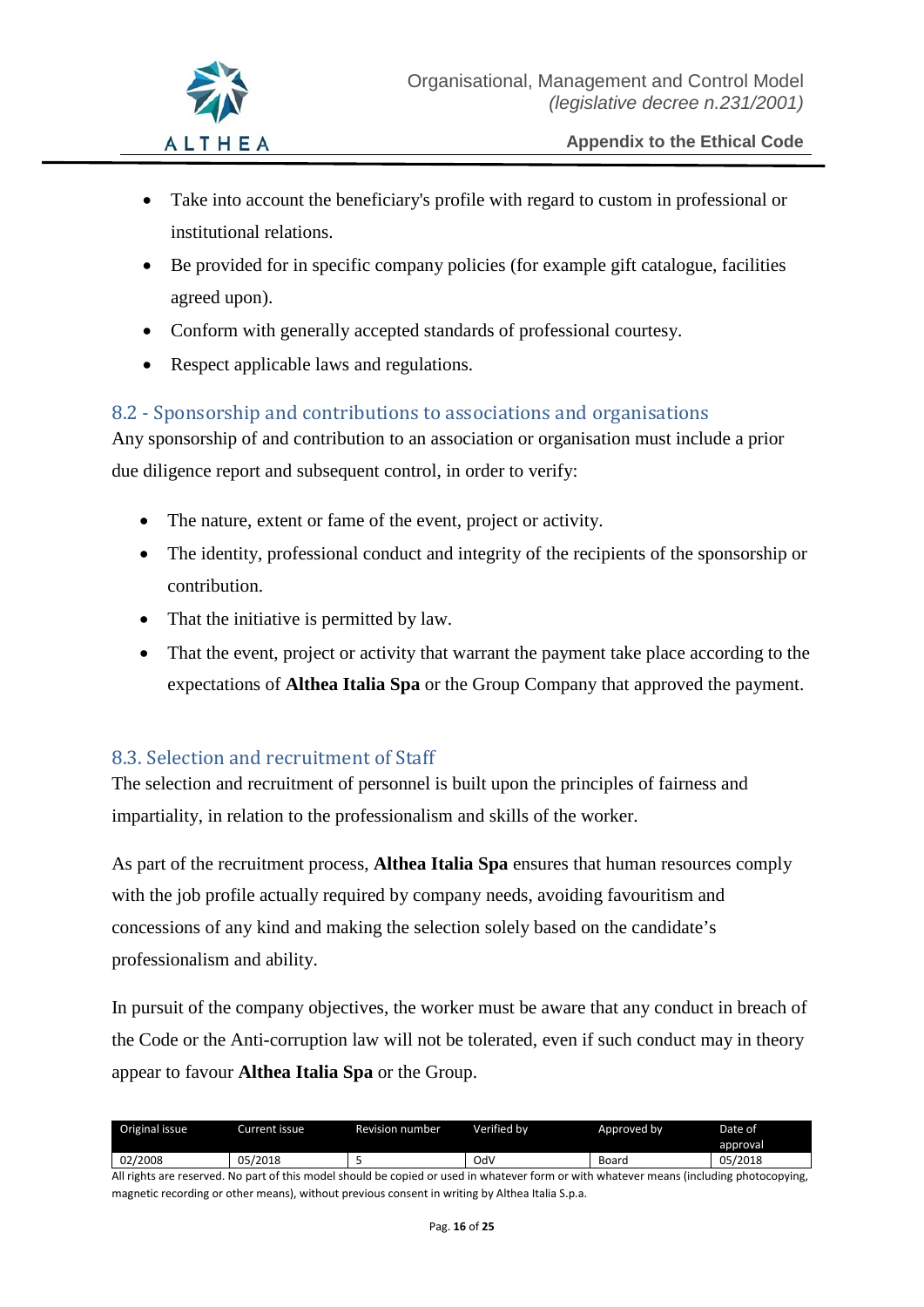In particular, **Althea Italia Spa** requires all newly-recruited staff to declare that the same has no conflict of interest with the company, so as to avoid any current or potential conflict of interest.

The selection and recruitment of staff shall comply with the following principles:

- Separation between the person who expresses the need to recruit a member of staff, the person who approves the budget for recruitments and the person who selects and recruits the job candidates.
- Compilation of a short-list of candidates prepared to fill the position.
- Candidates are assessed based on their professionalism, training and aptitude for the tasks for which they are recruited.

In order to guarantee compliance with the policy requirements, **Althea Italia Spa** shall give preference to out-sourced services, both to fulfil advertised positions (through publishing on leading search engines), and to use leading professional Head Hunters, to whom to entrust the entire process of personnel recruitment, after transposition of the policies of this Code.

## <span id="page-16-0"></span>8.4 - Appointment for professional services

The selection of professionals must comply with the criteria of competition, transparency, competence, cost effectiveness, efficacy, promptness and accuracy.

When selecting a professional it is necessary to:

- Indicate the reasons why it is necessary to appoint the professional, and as a rule select the professional from at least two candidates with potentially suitable characteristics to carry out the activities made subject of the appointment.
- Indicate the reasons why it is necessary to use a specific professional (without launching a selection process), should this be necessary for the activities made subject of the appointment (known as *intuitu personae*)

| Original issue | Current issue | Revision number | Verified bv | Approved by | Date of  |
|----------------|---------------|-----------------|-------------|-------------|----------|
|                |               |                 |             |             | approval |
| 02/2008        | 05/2018       |                 | OdV         | Board       | 05/2018  |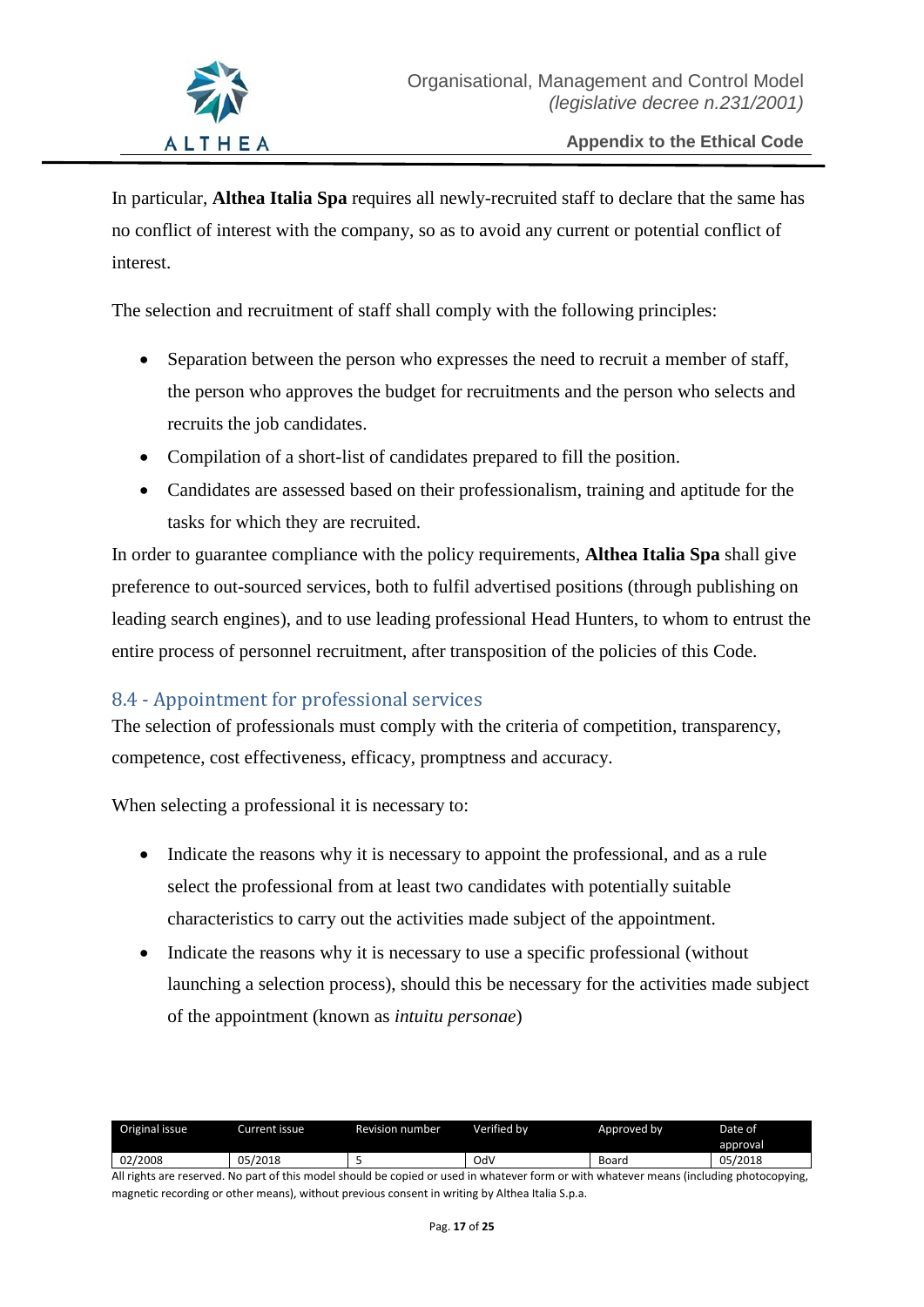- Ascertain that the professional has the necessary integrity and professionalism needed to carry out its duties, and that there are no conditions of incompatibility or any conflict of interest.
- Ascertain that the country where the professional resides or has its registered offices, is not on the list of Countries with a low-tax system, if the country in question is different to that in which the activities are to be carried out.

The professional services should be monitored, possibly through suitable reporting, so as to ascertain their conformity to the terms and conditions of the appointment awarded. The activities carried out in order to assign duties for professional services should be suitably traceable and documented.

## <span id="page-17-0"></span>8.5 - Sales Promotions Appointments

The selection process for Sales Promoters must comply with the criteria of competition, transparency, competence, cost-effectiveness and fairness.

When selecting the business Promoter an accurate due diligence should be carried out, in particular to verify:

- That the Sales Promoter has the integrity and professionalism required to carry out the appointment, and that there are no situations of incompatibility and conflict of interests.
- That the Country where the Sales Promoter resides or has its registered offices is not included in the list of countries with a low-tax regime, if the country in question is different from that in which the promotional services are to be carried out.

The services supplied by the Sales Promoter should be monitored, even through reports, in order to ensure that they comply with the terms and conditions of the awarded appointment. The activities carried out to assign sales promotion appointments must be suitably traceable and documented.

| Original issue | Current issue | Revision number | Verified by | Approved by | Date of  |
|----------------|---------------|-----------------|-------------|-------------|----------|
|                |               |                 |             |             | approval |
| 02/2008        | 05/2018       |                 | OdV         | Board       | 05/2018  |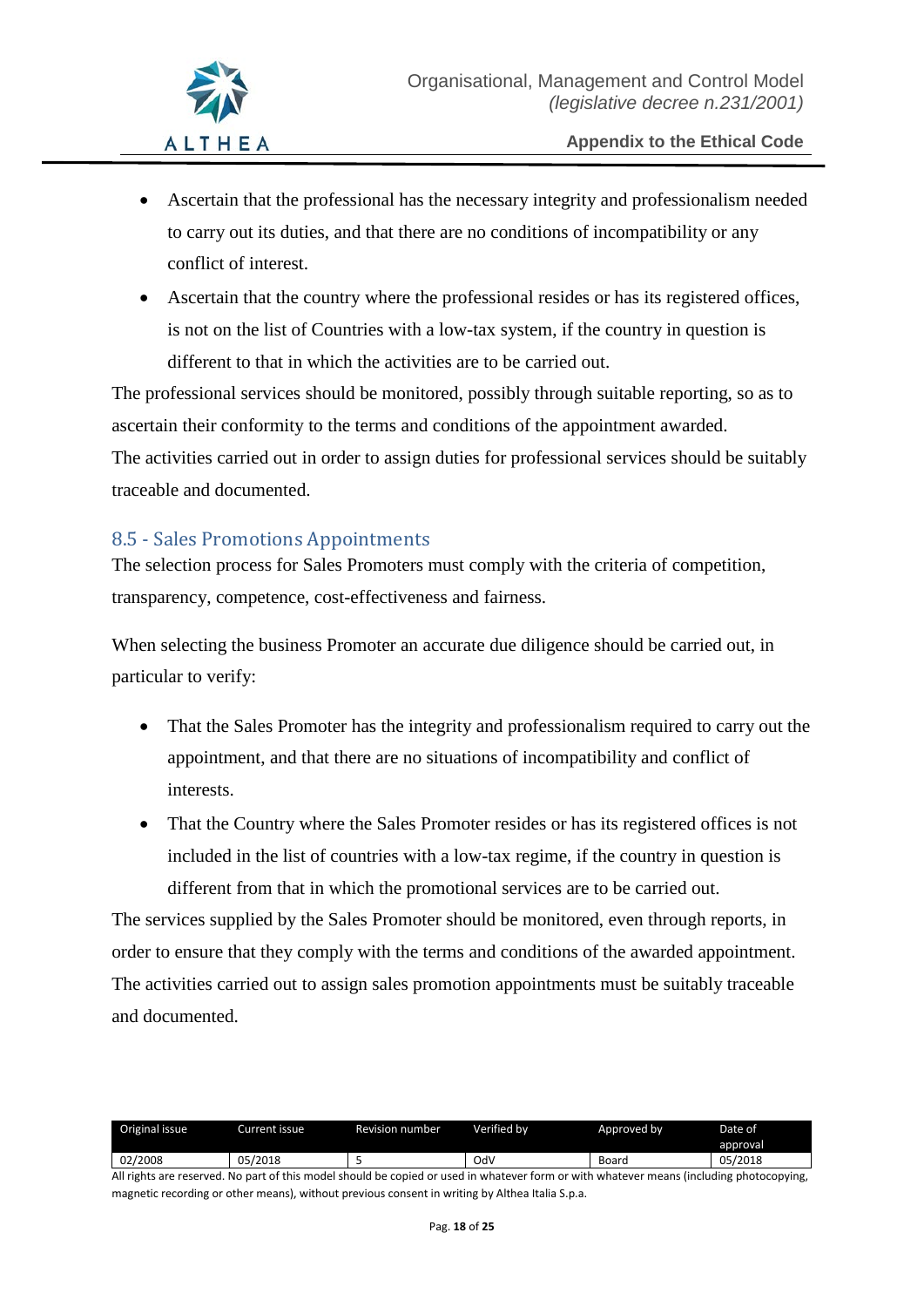

# <span id="page-18-0"></span>8.6 - Bookkeeping and audits

As regards bookkeeping (general accounts, financial statements and other corporate communications), **Althea Italia Spa** and the Group Companies have a system of internal controls and carry out a sufficient number of adequate accounting audits in order to offer a reasonable guarantee of the reliability of financial reporting and preparation of the financial statements, in accordance with generally accepted accounting principles and, in any case, in compliance with applicable Italian laws, and the legal system where the Group Companies have their registered offices or a stable operational establishment.

The internal control system accordingly provides specific controls at different organizational levels, with appropriate implementation procedures.

# <span id="page-18-1"></span>9 - Staff Training and dissemination of the Anti-Corruption Code

The Human Resources and Organization Department of **Althea Italia Spa** promotes awareness of the Code amongst all the employees of the Group, who therefore must comply with the provisions of the same and contribute to its implementation.

The Human Resources Department of **Althea Italia Spa** defines the annual planning of training courses in accordance with the obligations set forth by the Code and manages, with the operational support of the Human Resources department of each Group company, the training of staff as regards the contents of the Code, providing evidence of this to the Coordination and Consultation Body for the Prevention of Corruption.

In this context, communication actions include:

- Publication of the Code on the website and intranet of **Althea Italia Spa** and of each group company.
- Making the Code available for all members of staff and that new members of staff receive a copy at the time of recruitment, signing a declaration that they have received a copy and undertake to become familiar and comply with the provisions of the same. Training courses are organized as follows:

| Original issue | Current issue i | Revision number | Verified bv | Approved by | Date of  |
|----------------|-----------------|-----------------|-------------|-------------|----------|
|                |                 |                 |             |             | approval |
| 02/2008        | 05/2018         |                 | OdV         | Board       | 05/2018  |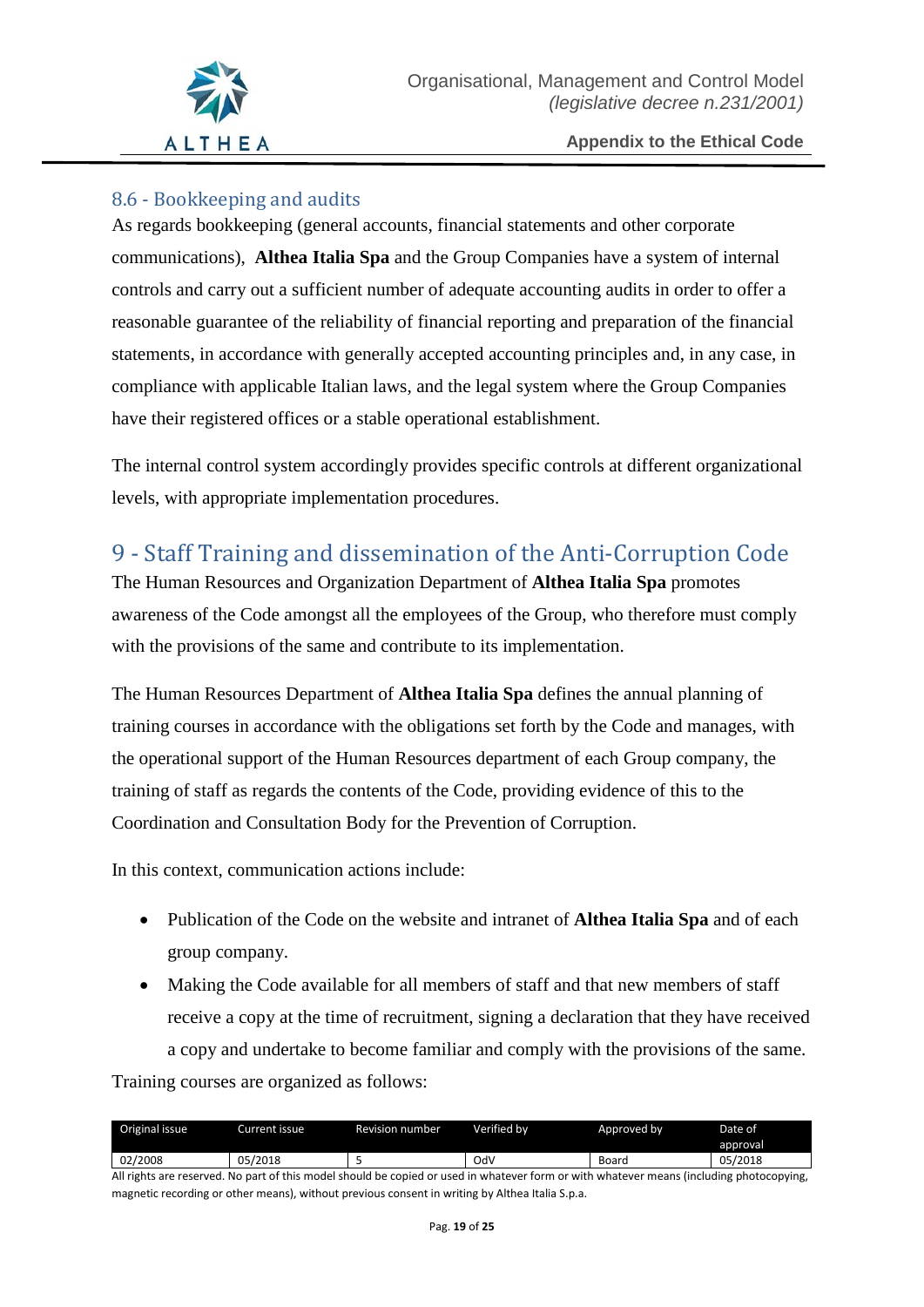- Senior management and staff with functions of representation of the Company: introductory brochures, meetings with first level managers or classroom workshops with those managers of the Group who are most exposed to the risk of Corruption.
- Other personnel: information is given to new employees at the time of recruitment; elearning training course through the Company's intranet.

Participation in training sessions, as well as the e-learning course, is mandatory; the Human Resources and Organisation department monitors this and ensures, together with the Supervisory Board, that all members of staff benefit from attending the training program.

Any refresher training courses for newly hired employees as part of the process of introducing them to the Company, will be held in the case of significant changes to the Code or supervening regulations relevant to the activities of the Group Companies, if the Coordination and Consultation Body for the Prevention of Corruption does not consider that it is sufficient to simply communicate the changes in the manner described above, due to the complexity of the subject matter.

All Group Companies encourage commercial and financial partners, professionals, sales promoters and any kind of collaborators, customers and suppliers of the company, to be aware of and comply with the Code. To this end, they will be asked to sign a declaration confirming not only that they have received a copy of the Code, but also that they undertake to comply with the principles of the same, and to ensure compliance thereof by their collaborators.

This information is also provided to the aforementioned individuals, through an official communication informing them of the existence of the Code, and asking them to read it on the website of the Group Company.

# <span id="page-19-0"></span>10 – Reports

**Althea Italia Spa** acquires and examines reports regarding possible violations of the Code and the Anti-corruption law, even when submitted anonymously.

| Original issue | Current issue  | <b>Revision number</b> | Verified by | Approved by | Date of  |
|----------------|----------------|------------------------|-------------|-------------|----------|
|                |                |                        |             |             | approval |
| 02/2008        | OE.<br>05/2018 |                        | OdV         | Board       | 05/2018  |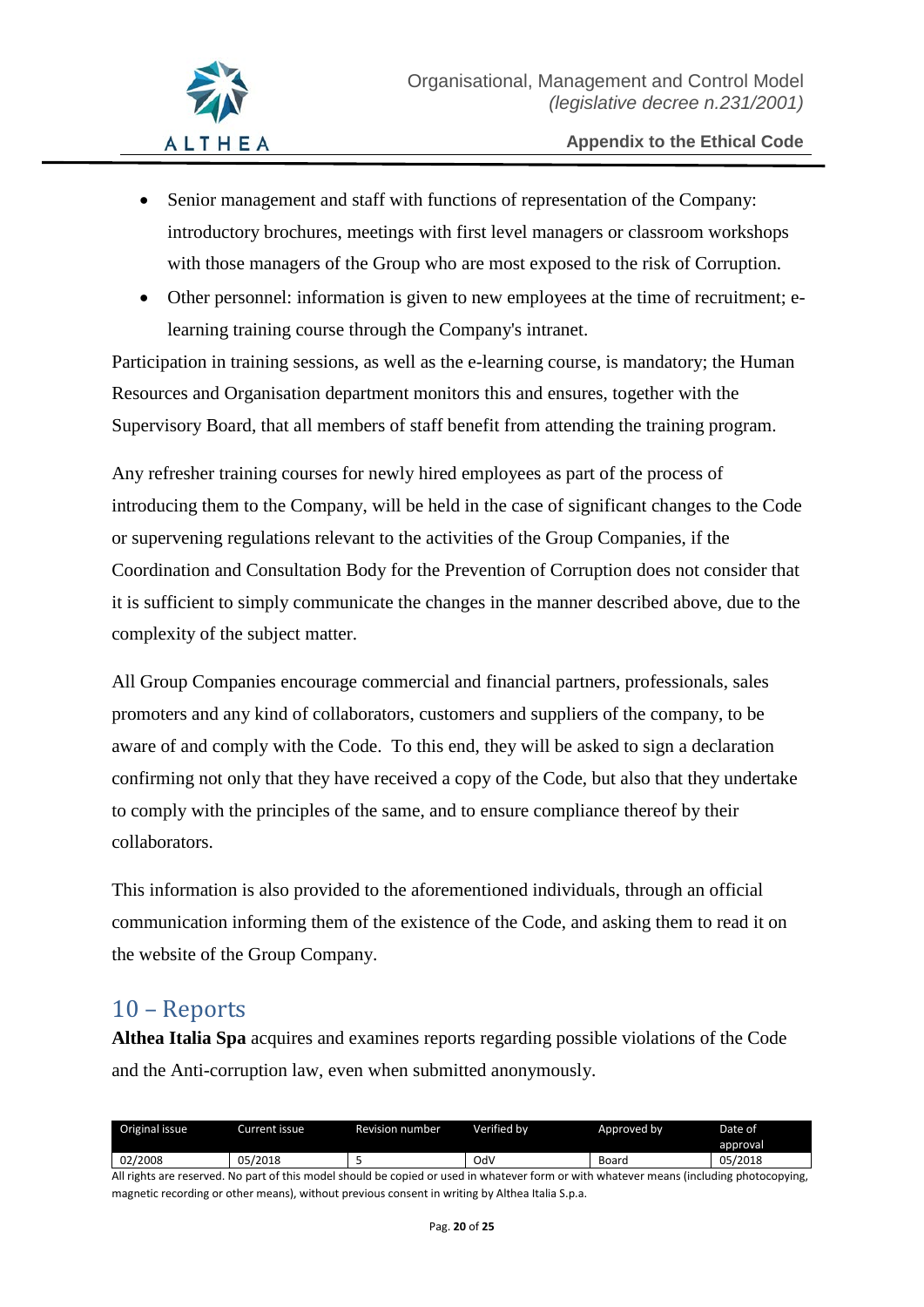

In order to protect the person who submits the report, **Althea Italia Spa** ensures full discretion and confidentiality throughout the process of handling such reports, from the time of receipt, during the investigation phase and the conclusive stage. For the submission of reports involving **Althea Italia Spa** these transmission channels have been established:

 $\triangleright$  [it.anticorruzione@althea-group.com](mailto:it.anticorruzione@althea-group.com)

# **Head of the Compliance Function for the Prevention of Corruption** Via Alexandre Gustave Eiffel, 13 – 00148 Roma; Sms/WA n. +39 3392059109

 $\triangleright$  Web site http://www.althea-group.com/it/

On 29 December 2017 the Law of 30 November 2017 n. 179 (so-called "whistleblowing") that regulates the forms of protection for those who report any illicit or irregularities in the context of carrying out their work, both in the public and private sectors, has been ratified. The new legislation has amended the art. 6 of Legislative Decree 231/2001 (introducing articles 2-bis, 2-ter and 2-quater), providing as follows:

• The organization, management and control models must provide for the activation of one or more channels aimed at the transmission of reports of illicit conduct to protect the integrity of the entity and able to guarantee the confidentiality of the identity of the reporting party, in addition to establishing at least one alternative channel that guarantees privacy by computerized methods;

• reports of illicit conduct must be substantiated or based on factual and consistent facts;

• the disciplinary systems of the Organizational Models must provide for sanctions against those who report false information made fraudulent or guilty, as well as sanctions against those who violate the protection measures of the reporting person;

| Original issue | Current issue i | <b>Revision number</b> | Verified by | Approved by | Date of  |
|----------------|-----------------|------------------------|-------------|-------------|----------|
|                |                 |                        |             |             | approval |
| 02/2008        | 05/2018         |                        | OdV         | Boaro       | 05/2018  |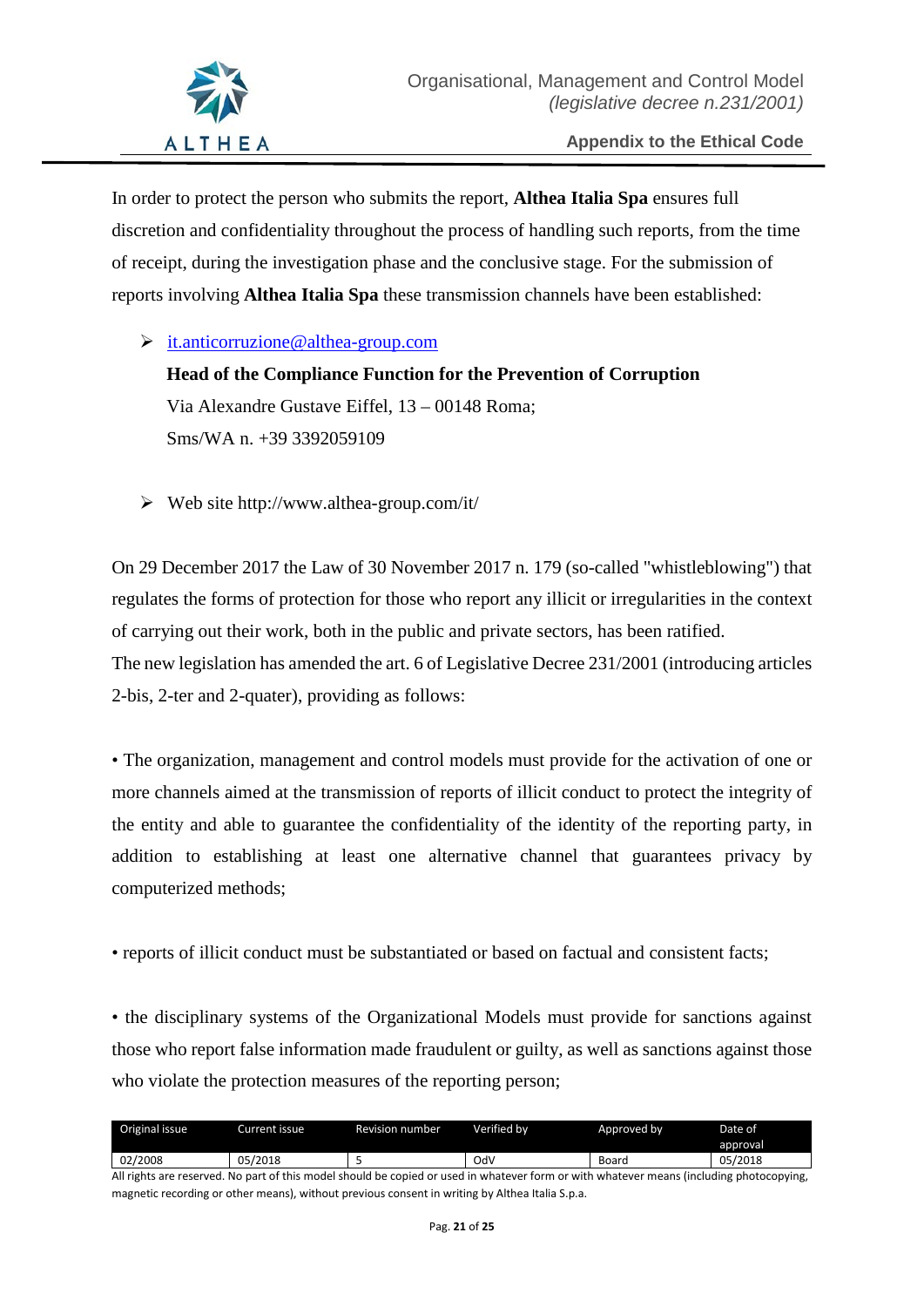

• the same Models must provide for the prohibition of any form of retaliation or discriminatory measure against whistleblowers in the context of the employment relationship for reasons directly or indirectly related to the report.

The organization promptly proceeded to adopt the procedures deemed most appropriate for the exercise of the aforementioned reports as a sign of a precise willingness and a serious commitment of the summit by adopting a web system available at the link:

#### **[https://www.althea-group.ethicspoint.com](https://www.althea-group.ethicspoint.com/)**

as a further signaling channel suitable to guarantee the confidentiality of the identity of the signaling party and the traceability of the signaling performed.

# <span id="page-21-0"></span>11 - Penalties and contractual clauses

Breach of the rules of conduct set forth by the Code warrant that the group companies adopt internal measures, through the application of disciplinary sanctions, and external measures, through their full cooperation with the relevant public authorities. Any such breach will be promptly prosecuted, with appropriate and proportionate disciplinary measures, also taking into account any criminal relevance of the conduct and initiate criminal proceedings if necessary.

Referring to the Law of 30 November 2017 n. 179 (so-called "whistleblowing") pursuant to art. 6, paragraph 2-bis of this Decree, for the recipients of this Model, the organization guarantees, independently of the channels used, the confidentiality of the identity of the reporting and the reported, pending the ascertainment of its possible liability.

The application of the following sanctions can not constitute acts of retaliation or discriminatory, direct or indirect, against the reportant for reasons connected directly or indirectly to the report.

| Original issue | Current issue . | Revision number | Verified bv | Approved by | Date of  |
|----------------|-----------------|-----------------|-------------|-------------|----------|
|                |                 |                 |             |             | approval |
| 02/2008        | 05/2018         |                 | OdV         | Board       | 05/2018  |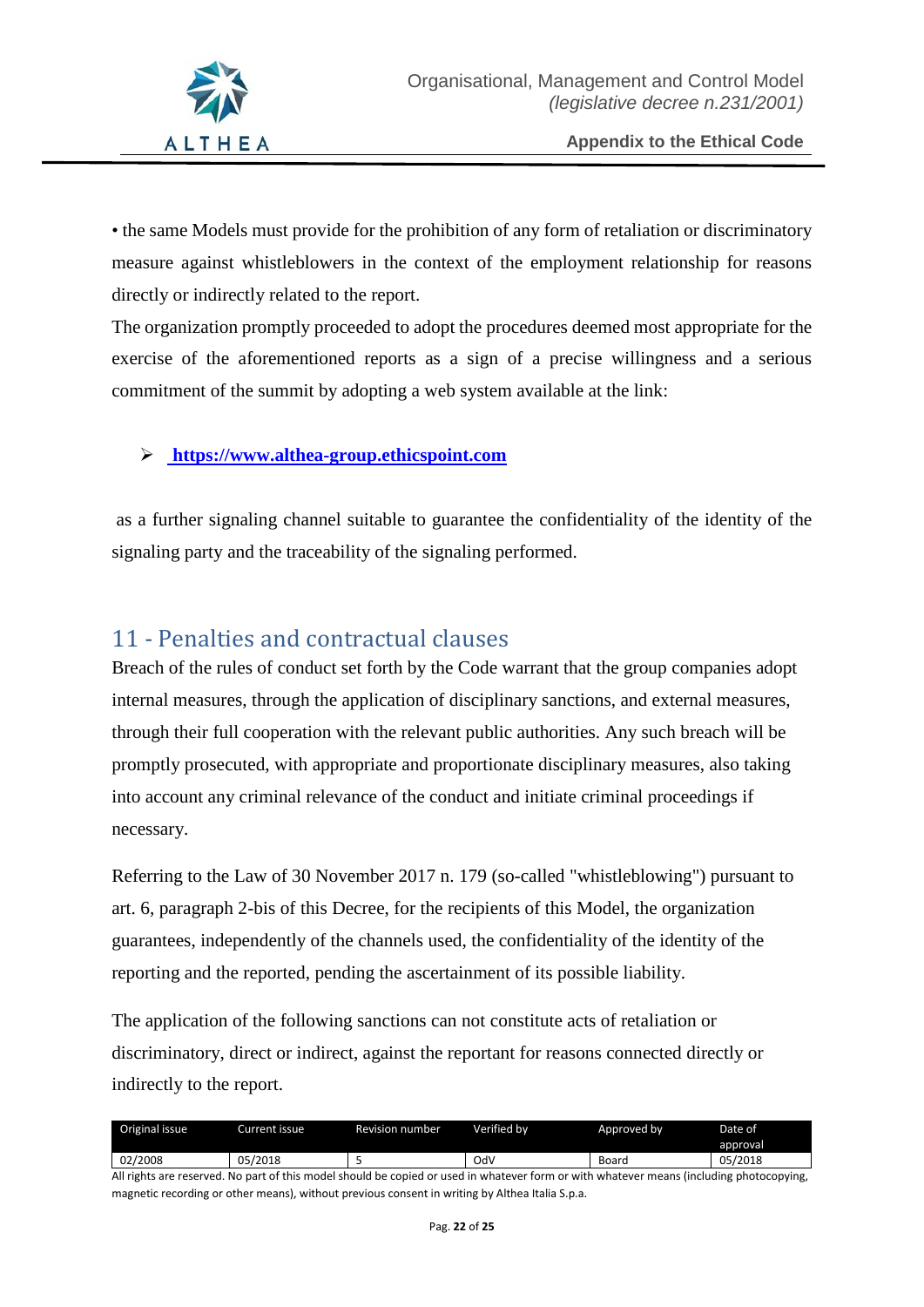

#### **Directors and Auditors**

In the case of violation of the principles of conduct set forth by the Code or the Anticorruption law, by one or more Directors and/or Auditors of Group Companies, the **Head of the Compliance Function for the Prevention of Corruption** will inform the Board of Directors and the Board of Statutory Auditors concerned, who, according to their respective responsibilities, will adopt one of the following measures, taking into account the seriousness of the infringement, in accordance with the law and/or the By-laws:

- Record the statements in the minutes of the meetings.
- Issue a formal warning.
- Revoke the appointment
- Request that a Shareholders' Meeting be called with the agenda of adopting appropriate measures against the persons responsible for the breach, including filing legal action to ascertain the responsibility of the director with respect to **Althea Italia Spa** or the Group Companies and to obtain compensation for any damage incurred.

#### **Senior Managers**

In case of breach of the rules of conduct set forth by the Code or the Anti-corruption law, the most appropriate measures will be adopted against those responsible, in compliance with the National Collective Labour Agreement for the Senior Managers of companies who produce goods and services.

In particular:

- If the breach is serious enough to undermine the relationship of trust, and to make it impossible for the employment relationship to continue, even temporarily, the manager will be dismissed without notice.
- If the breach is minor, but in any case it is serious enough to permanently damage the relationship of trust, the senior manager will be dismissed for just cause, with notice.

| Original issue | Current issue l | Revision number | Verified bv | Approved by | Date of  |
|----------------|-----------------|-----------------|-------------|-------------|----------|
|                |                 |                 |             |             | approval |
| 02/2008        | 05/2018         | ۰.              | OdV         | Board       | 05/2018  |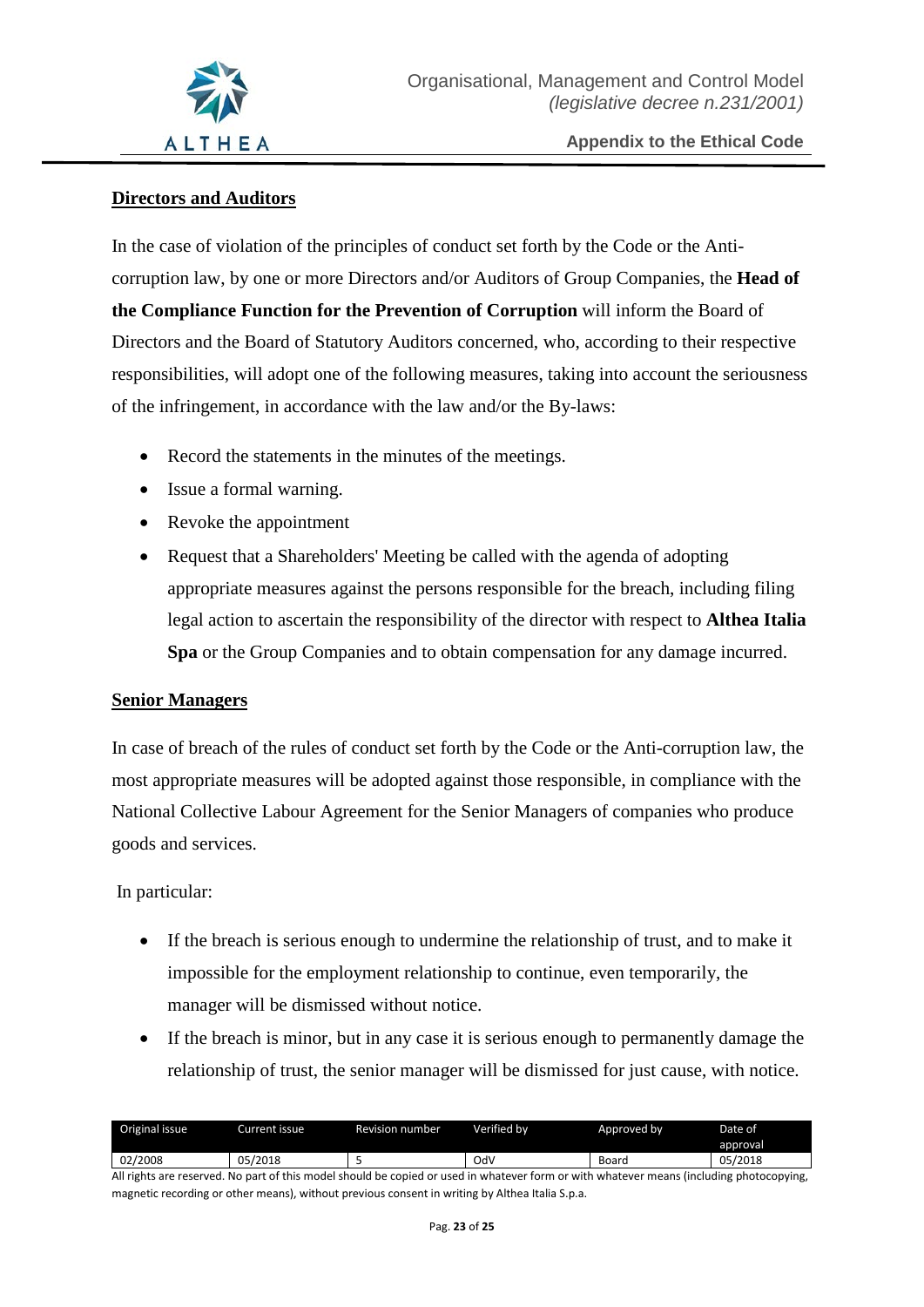

#### **Blue and White Collar Workers and Middle Managers**

The conduct of employees in breach of the rules of conduct set forth by the Code or the Anticorruption law, is in any case considered to be "disciplinary offence". The applicable penalties are amongst those set forth by the company's disciplinary Regulations, where they exist, in compliance with the procedure set forth by clause 7 of the Workers' Statute and applicable collective agreements - one or both, if applicable. As regards the above, the Code also makes reference to the disciplinary regulations set forth by the collective agreement.

The abstract categories of breaches describe conduct subject to penalties and indicate the relevant disciplinary measures according to its seriousness.

In particular, in accordance with the provisions set forth by the Collective Bargaining Agreement for Workers in the private metalworking and plant installation industry:

- any employee who does not comply with the rules of the Code and the Anticorruption law or whose conduct, in carrying out activities in the relevant risk and risk-conducive areas, does not comply with the provisions of the Code or the Anticorruption law, shall receive a verbal and written warning, a fine or may be suspended from work without pay, depending on the seriousness of the breach, since such conduct is considered as breach of the duties of the employee as set forth by the National Collective Agreement and is detrimental to the discipline and morale of the company.
- any worker who in performing their duties in the risk and risk-conducive areas, is in serious breach of the provisions of the Code or the Anti-corruption law, shall be dismissed with prior notice, as such conduct is considered to be a more serious breach than that identified in the previous point.
- any employee whose conduct in performing their duties in the risk and risk-conducive areas, clearly demonstrates its intention of committing a crime of corruption in breach of the Code or the Anti-corruption law, such that determines the concrete application

| Original issue | urrent issue | Revision number. | Verified bv | Approved by | Date of  |
|----------------|--------------|------------------|-------------|-------------|----------|
|                |              |                  |             |             | approval |
| 02/2008        | 05/2018      |                  | OdV         | Boaro       | 05/2018  |